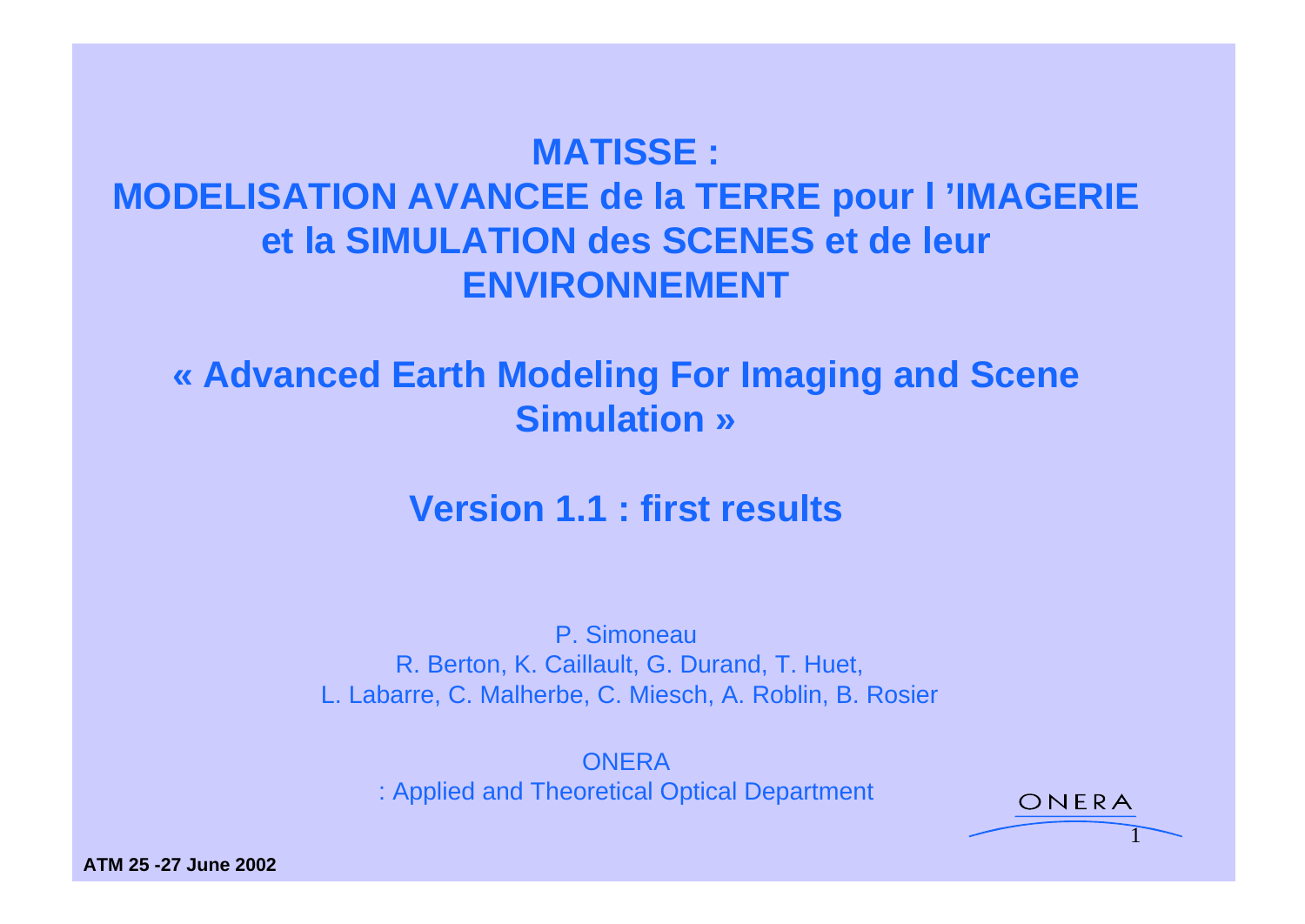# **PRESENTATION OUTLINE**

- **Goal**
- **Main functionalities description**
- **Results**
- **Conclusion and future works**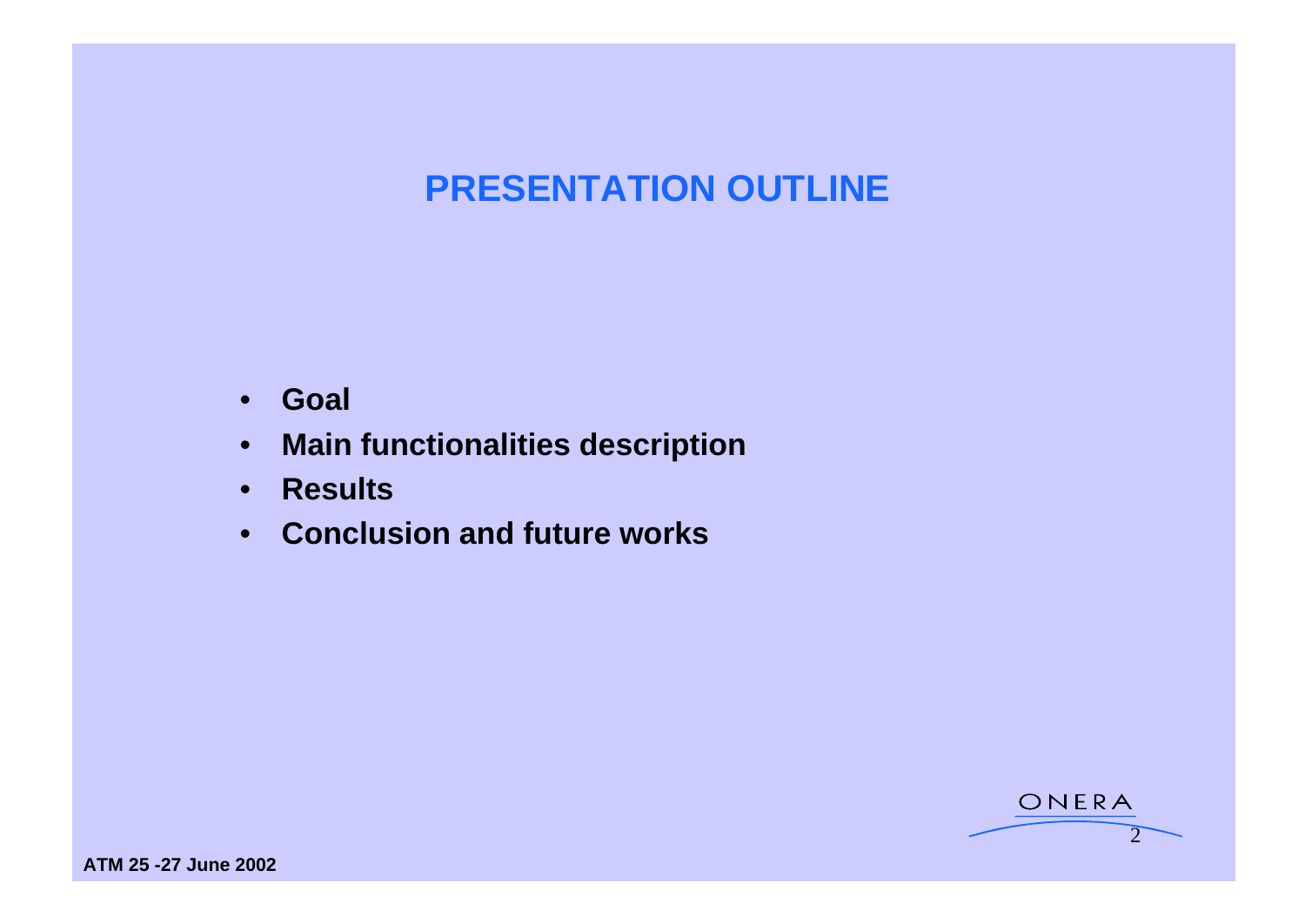## **Goal of MATISSE : Radiance images**

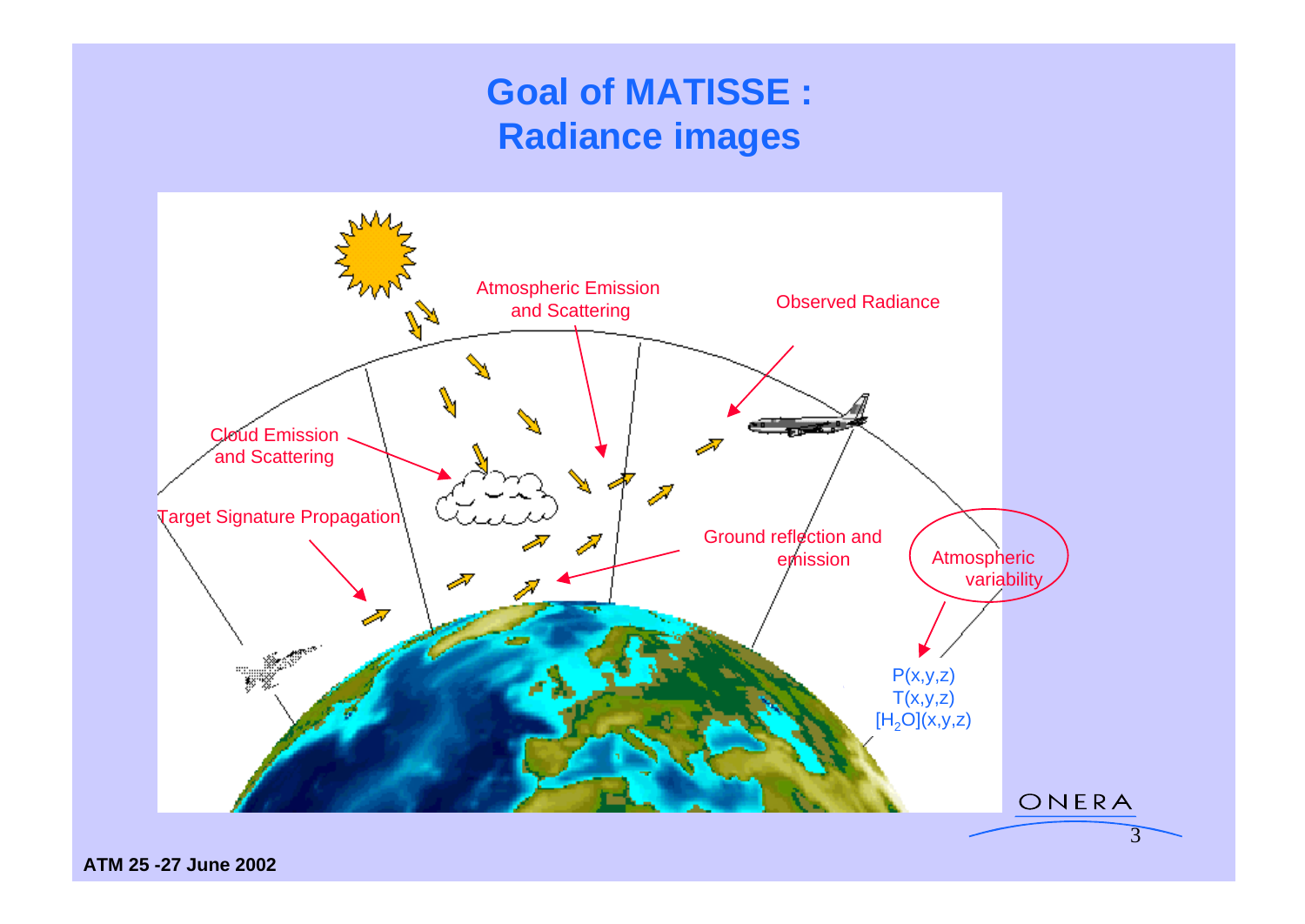# **Main functionalities description**

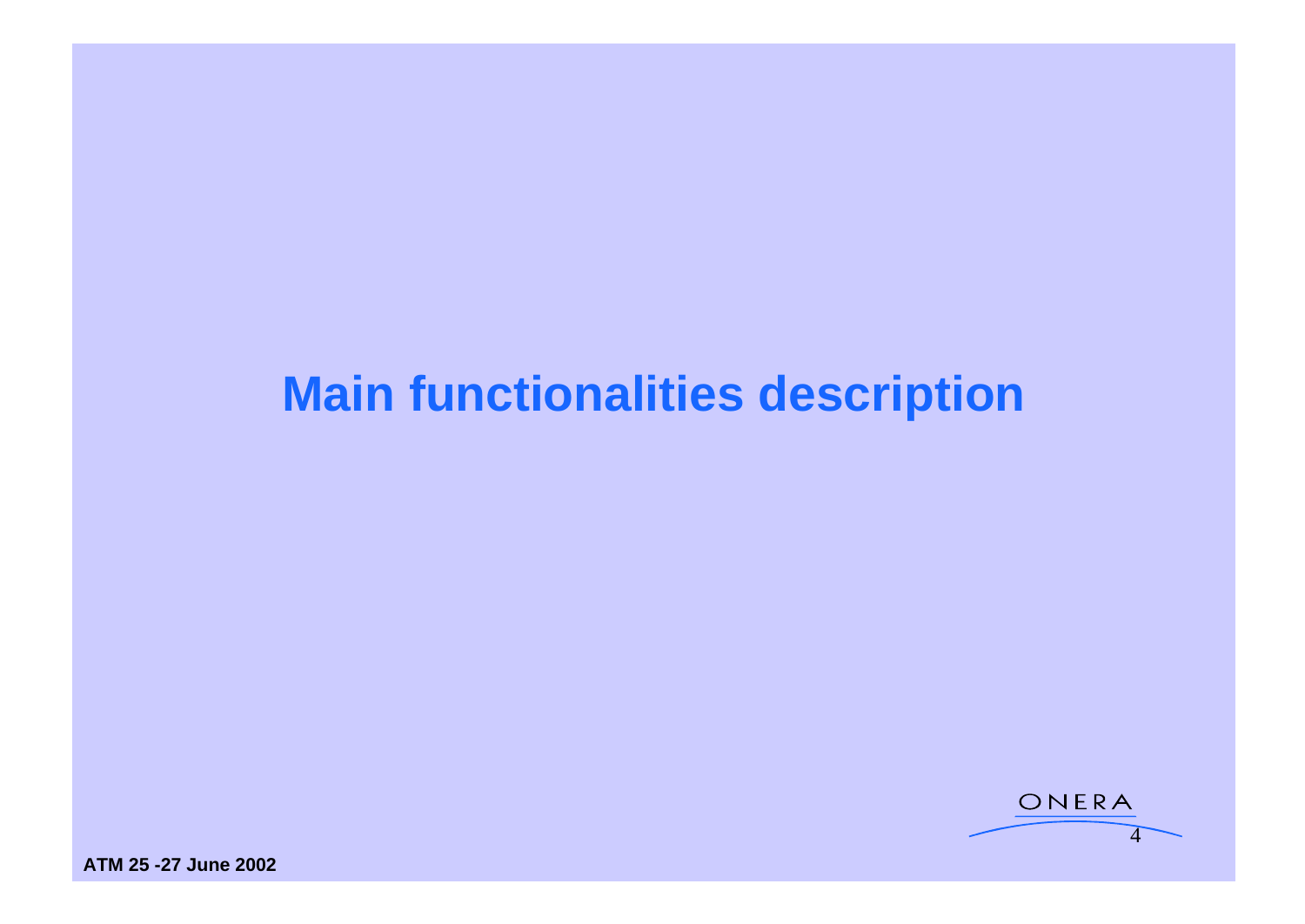### **MATISSE 1.1 : main functionalities**

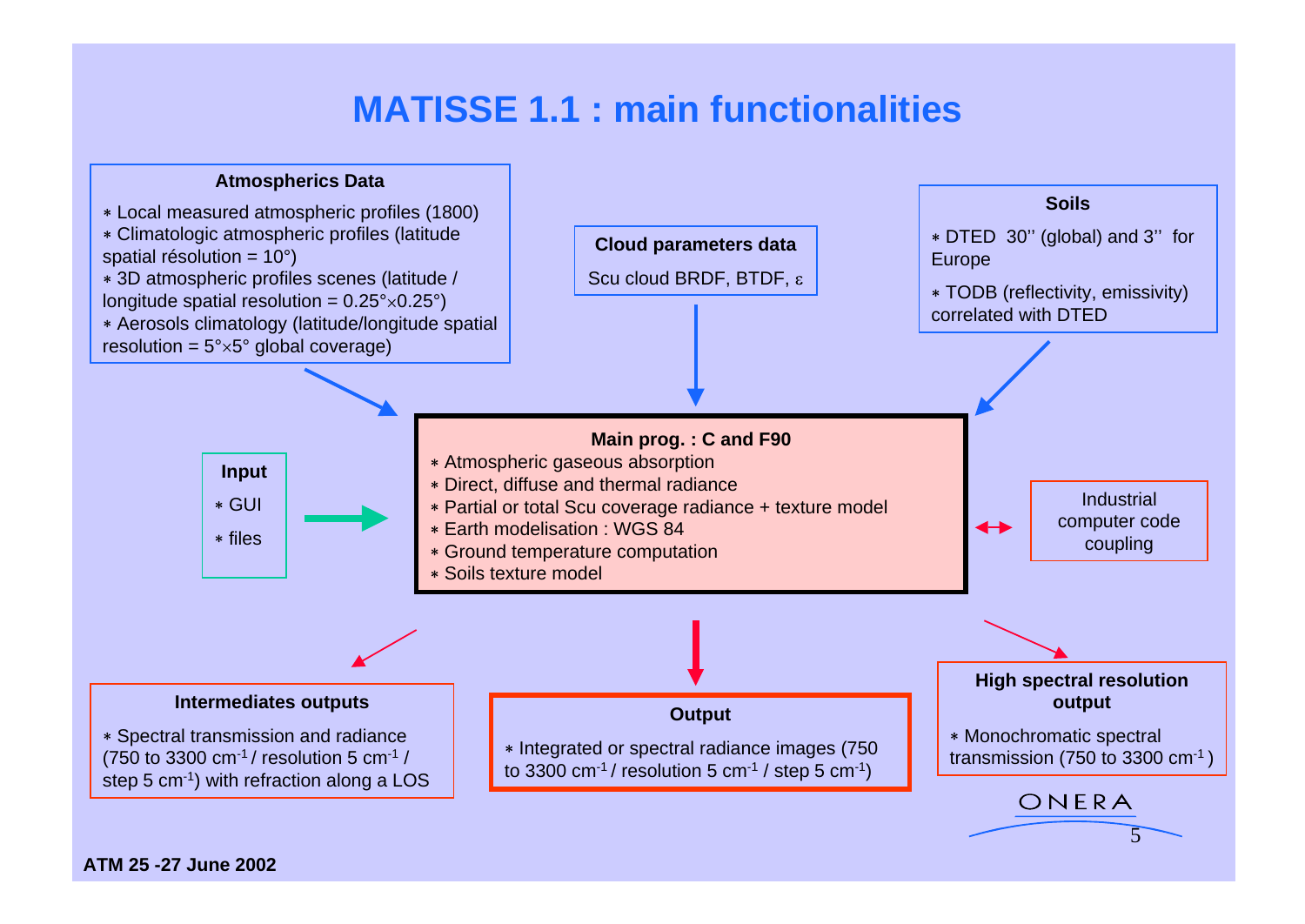# **Main functionalities description : Atmospheric radiation computation**

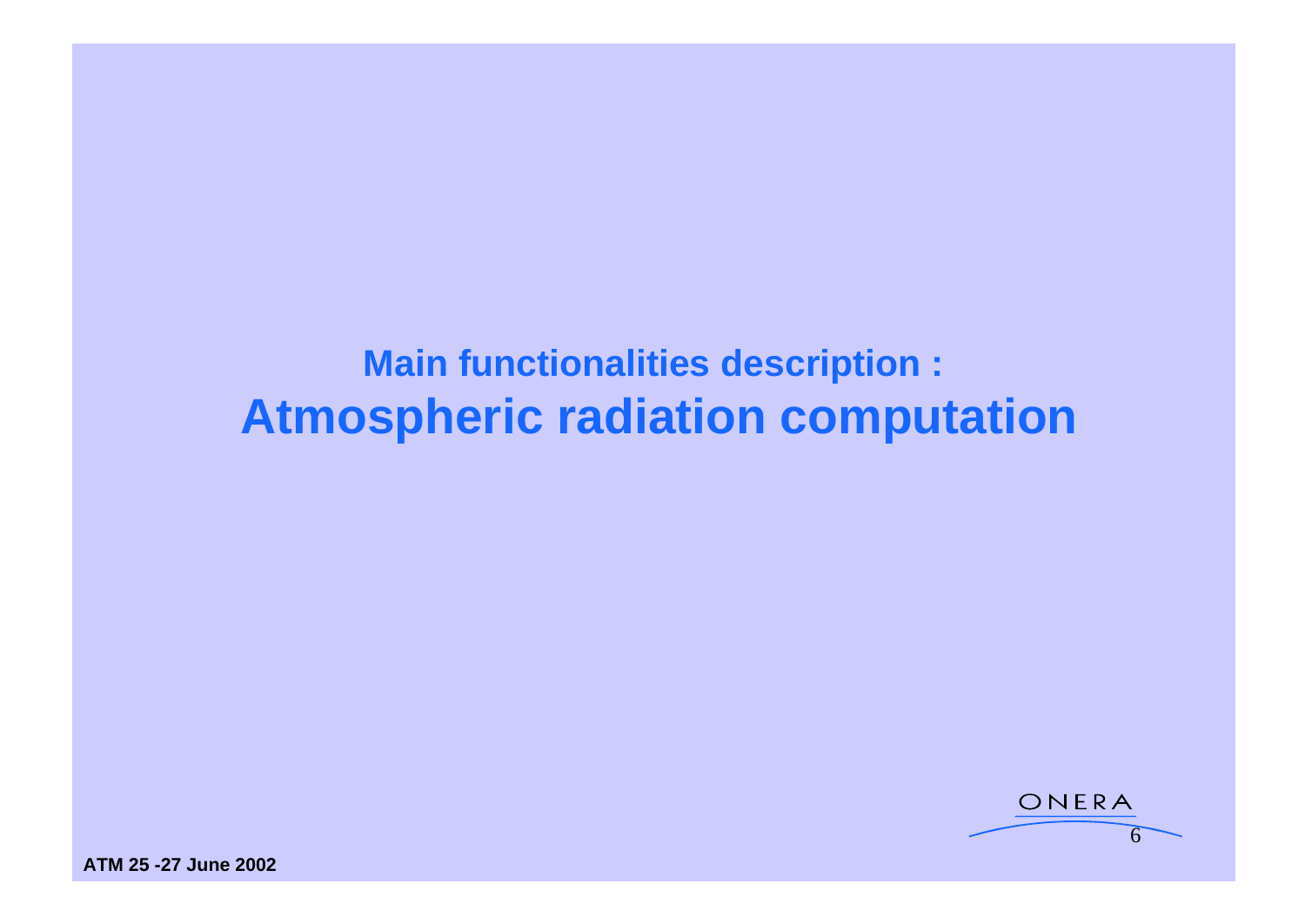### **Atmospheric radiation computation :**

#### Atmospheric parameters databases

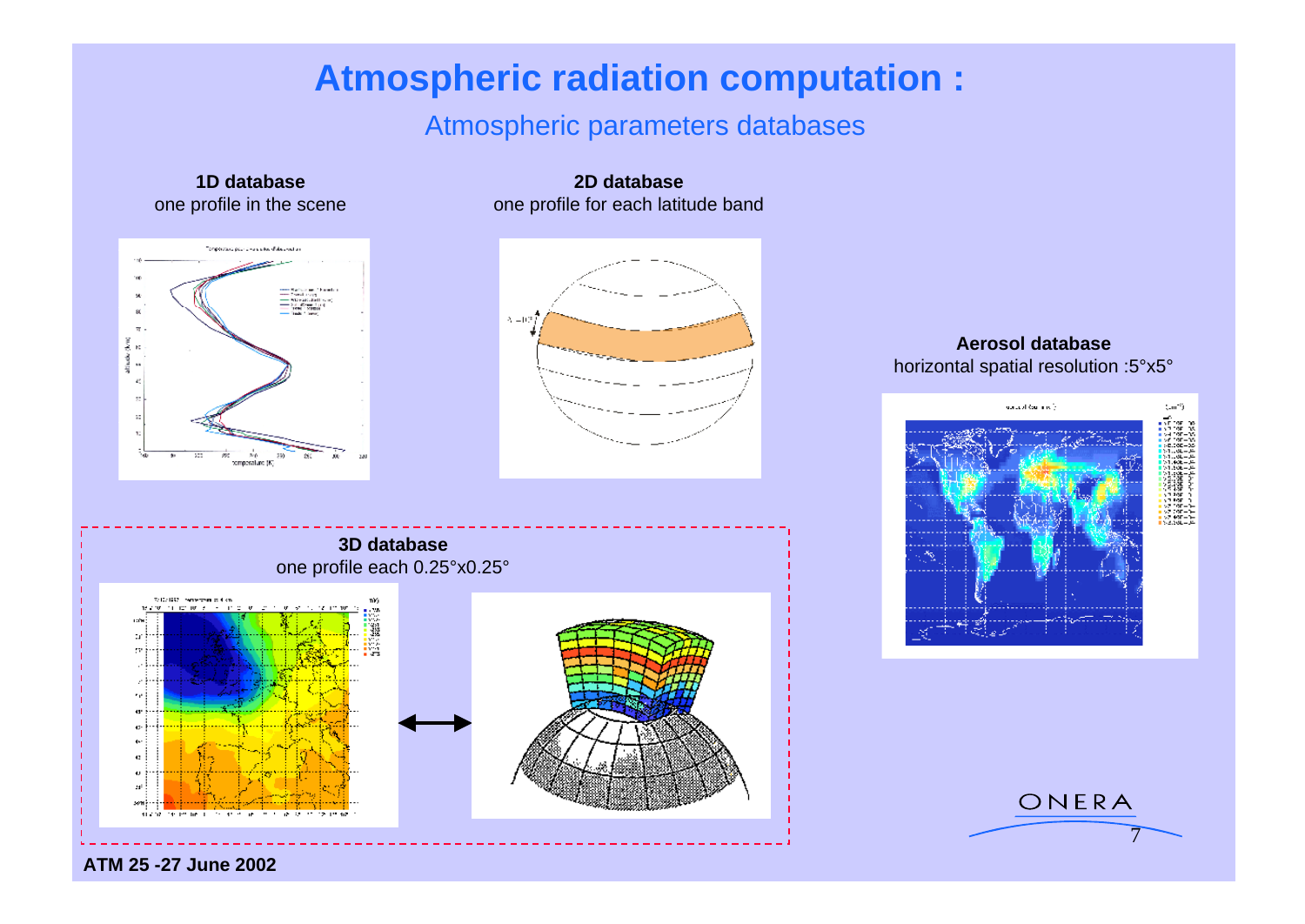### **Atmospheric radiation computation :**

Molecular absorption  $\rightarrow$  CK profiles database : 3 - 13 µm /  $\delta\sigma/\sigma$ =5cm<sup>-1</sup>

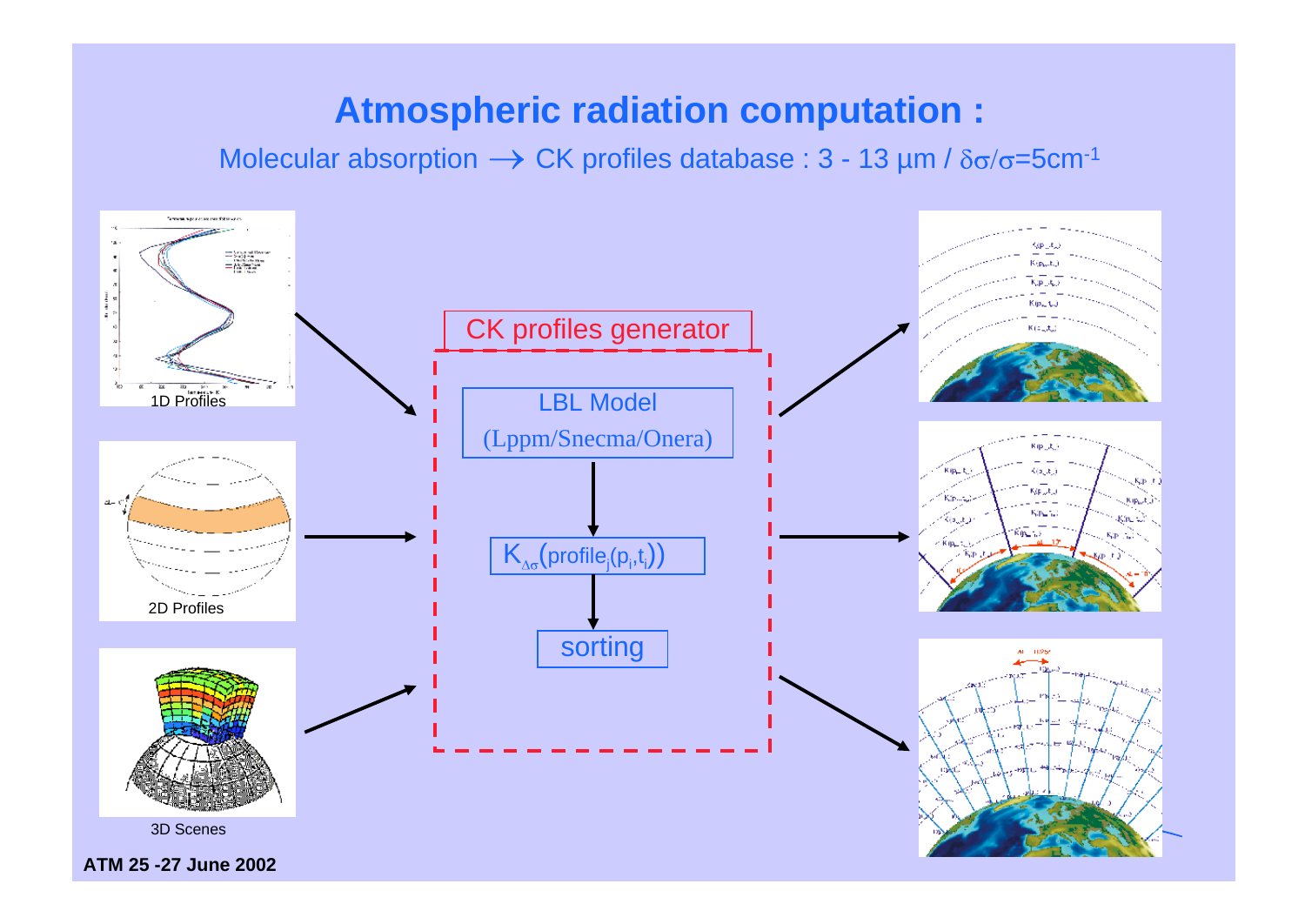## **MATISSE / MODTRAN3 Transmission comparisons**

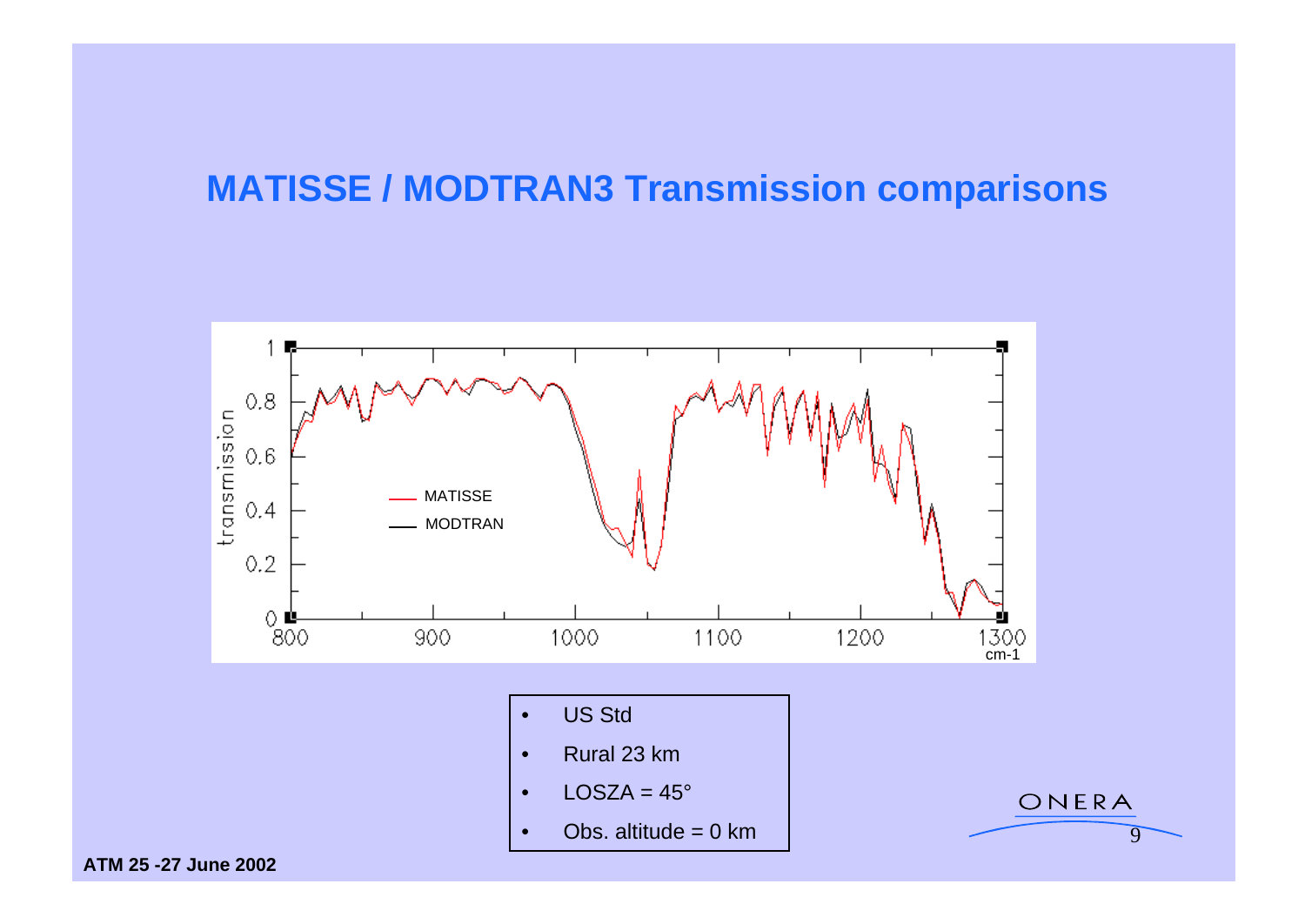### **Atmospheric radiation computation :**

#### **multiple scattering and thermal source functions**



 $J_{th}^{i}(x, y, z) = [1 - \omega_{i}(x, y, z)]B_{\Lambda_{\sigma}}(T(x, y, z))$ 



 $J_{dm}(\theta, \phi) = \omega_i$ ,  $\omega_i$ ,  $\omega_j$ ,  $\omega_j$ ,  $\omega_j$ ,  $\omega_j$ ,  $J_{dm}(\theta, \phi) = \omega_i$ ,  $\int_{\alpha}^{R} (\theta, \phi) p(\theta, \phi, \theta, \phi)$  sind aba $\phi$  $J_{dm}^{i}(\theta,\varphi) = \omega_{i} \left[ R^{i}(\theta^{\prime},\varphi^{\prime}) p(\theta,\varphi;\theta^{\prime},\varphi^{\prime}) \sin \theta^{\prime} d\theta^{\prime} d\varphi \right]$  $\mu_i$  or  $(\nu_i, \psi_j)$   $p(\nu_i, \psi_j, \nu_j)$  since  $\alpha \nu_i$   $\psi$  $\int_a^i (\theta, \phi) = \omega \int_a^i [\theta'(\theta', \phi')] n(\theta, \phi; \theta', \phi') \sin \theta' d\theta' d\phi$  $d_{dm}(\theta, \varphi) = \omega_i \left[ R'(\theta', \varphi') p(\theta, \varphi; \theta', \varphi') \sin \theta' d\theta' d\varphi \right]$  $4\pi$  /  $\sim$  100  $\mu$  /  $\sim$  100  $\mu$  /  $\sim$  100  $\mu$  /  $\sim$  100  $\mu$ 

 $10$ 

#### RTRN21 (Nakajima, Tanaka)

- DOM Plane // 5°x5° **area**
- CK coupling the control of the control of the control of the control of the control of the control of the control of the control of the control of the control of the control of the control of the control of the control o
- Atmospheric parameters : central profile  $10$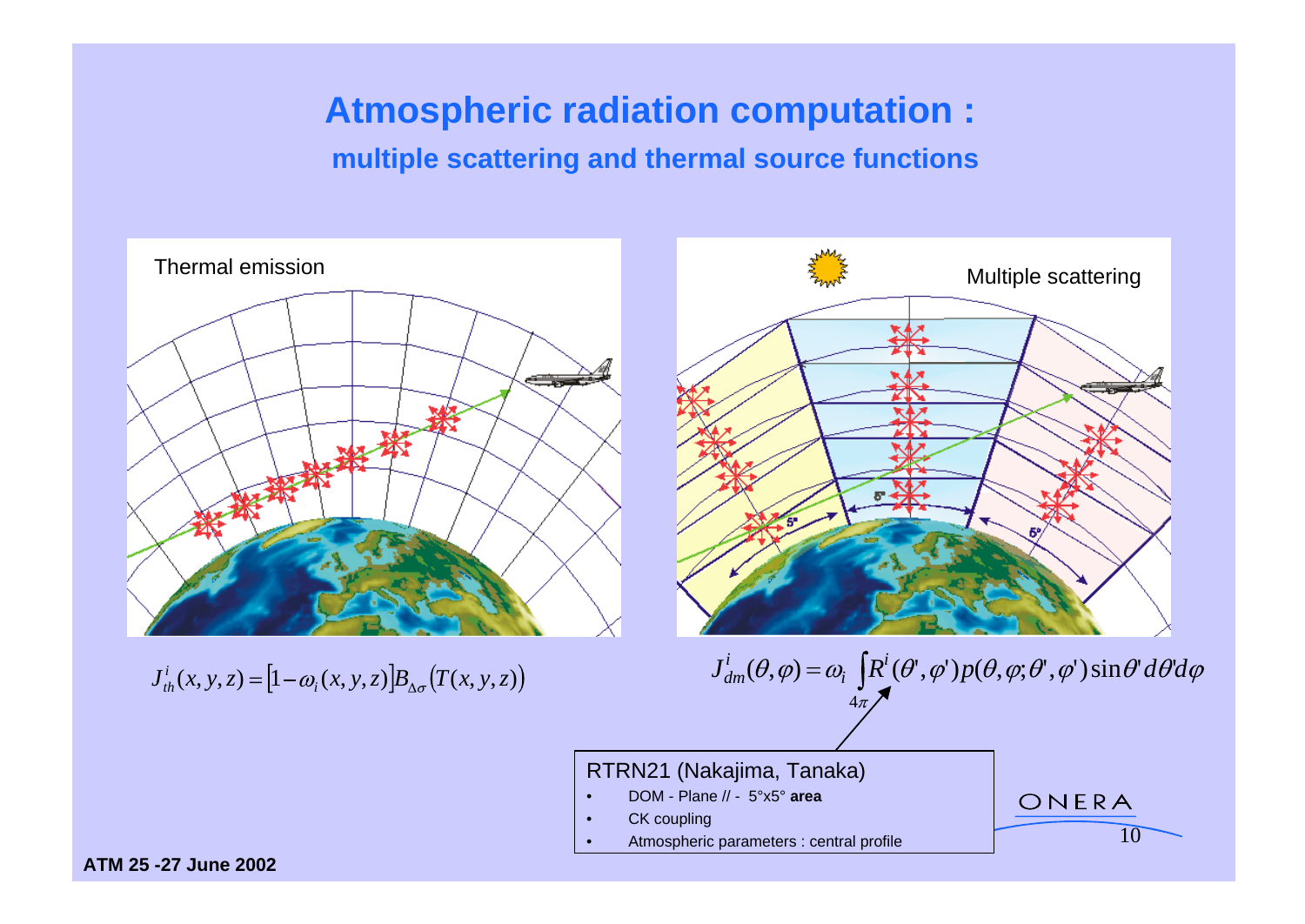## **MODTRAN3 / MATISSE 1.1 multiple scattering source function comparison**

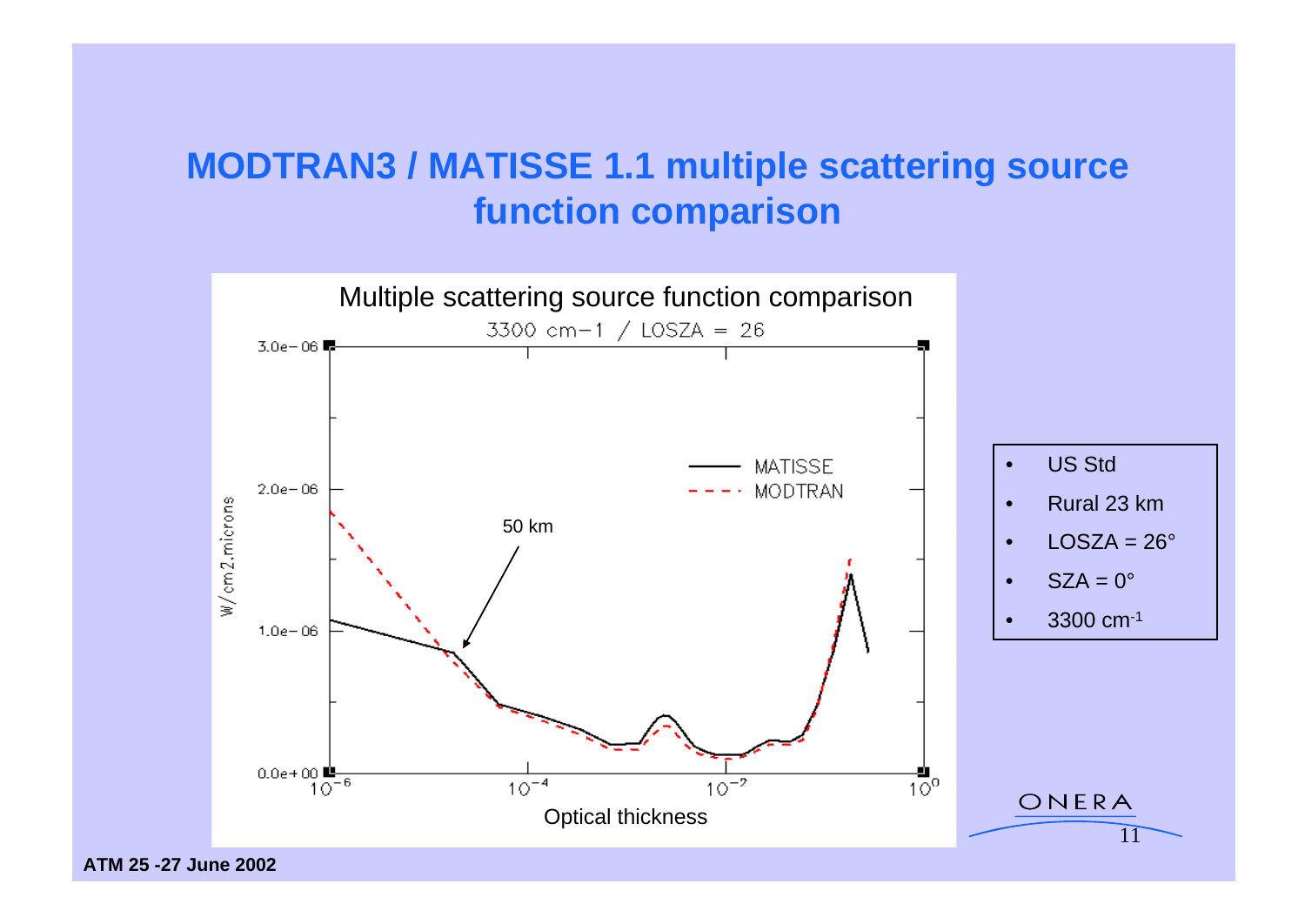#### **Atmospheric radiation computation : single scattering radiance**

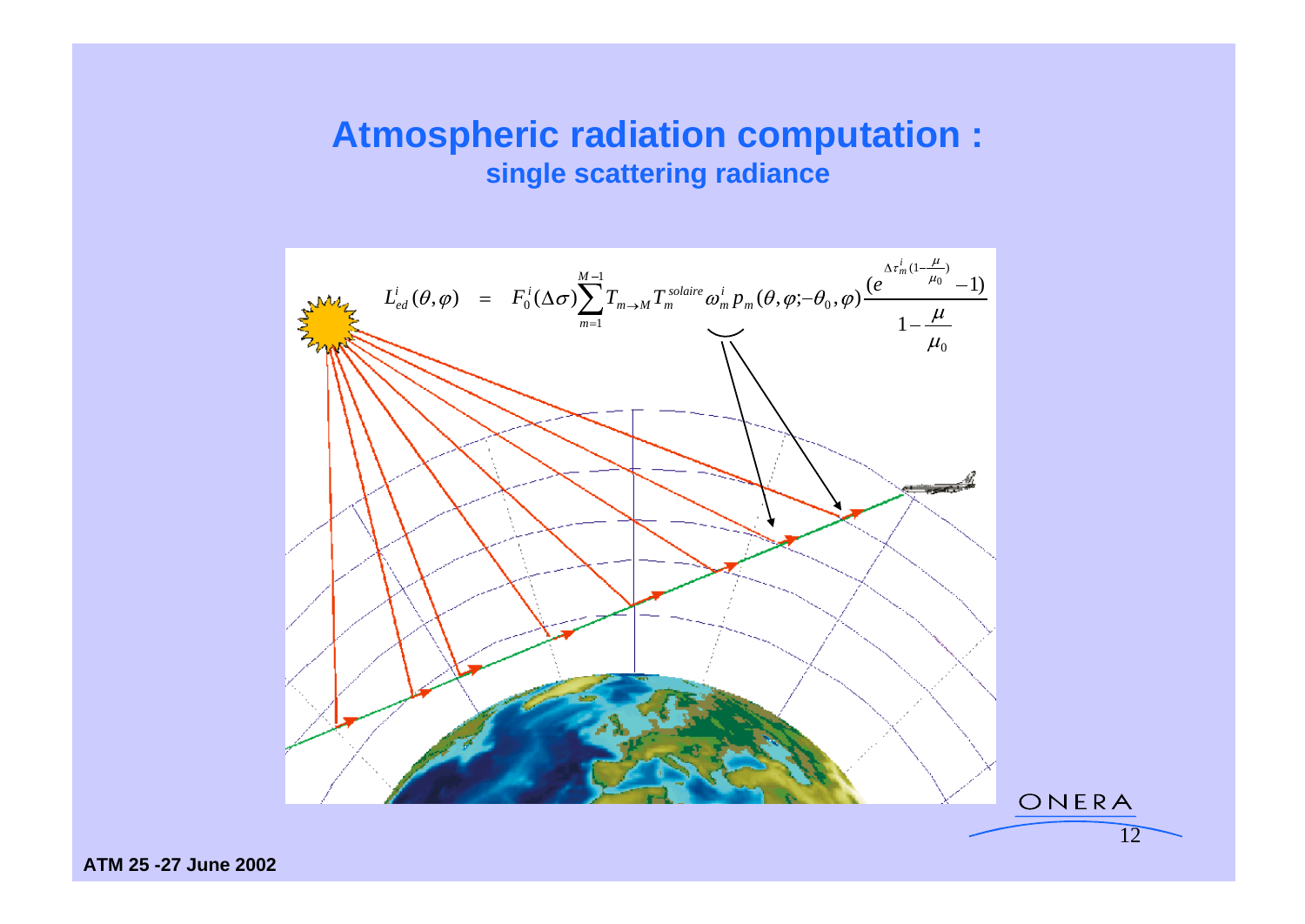**Main functionalities description : Cloud radiation computation**

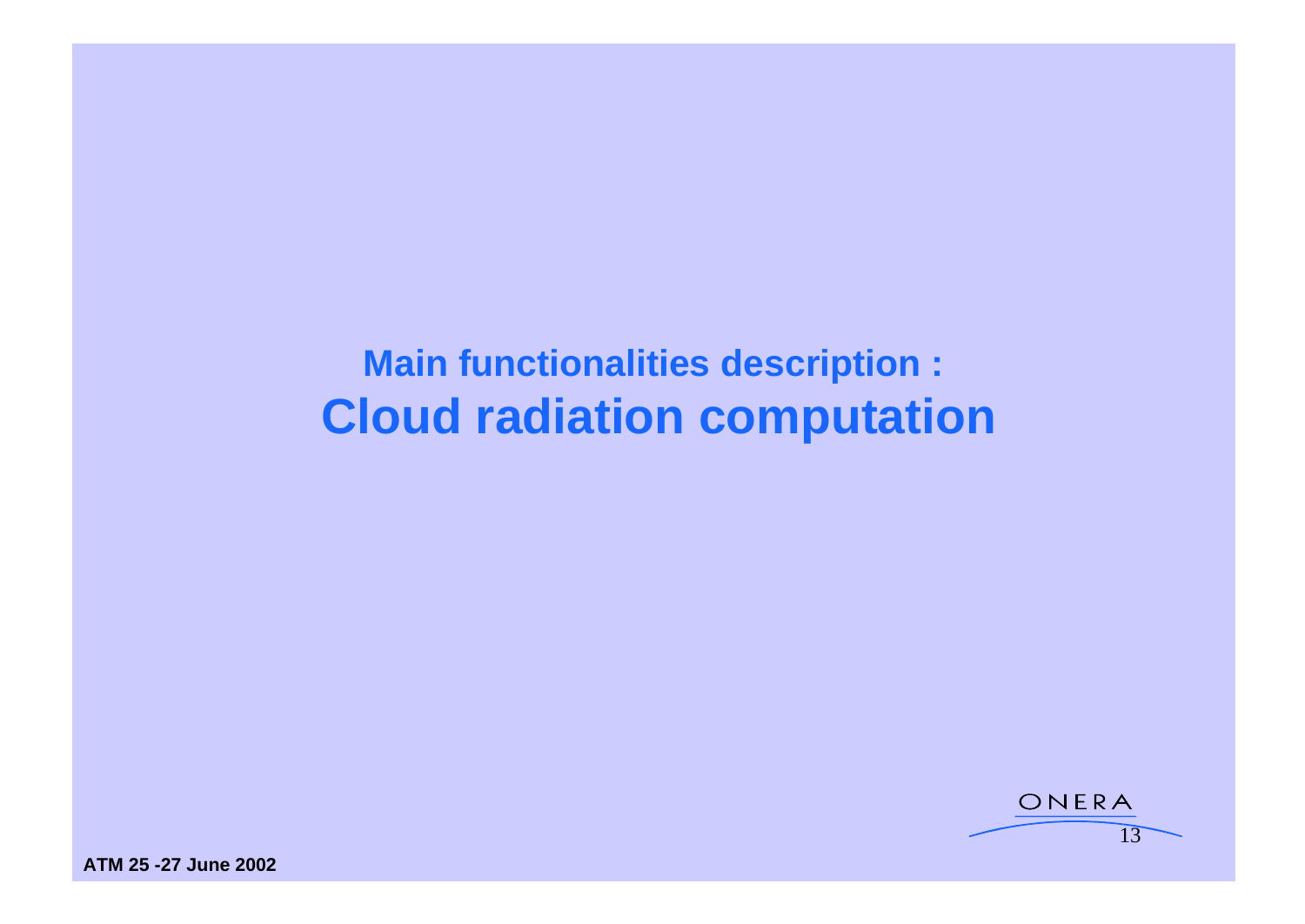### **Cloud radiance computation**

**Partial or total coverage of stratocumulus clouds**

### **Cloud cover generator**

- Inverse Fourier transform  $\Rightarrow$  Shape and local thickness  $\Delta h(x,y)$
- $T_{\text{local}}(z)$  + Feddes model +  $z_{\text{base}}$  +  $\Delta h(x,y) \Rightarrow LWP(x,y,z)$
- 



#### **Radiative transfer : BRDF(CK coupling) + IPA (500m)**

- **Scu standard parameters (**N<sub>0</sub>, LWC<sub>0</sub>,  $\Delta Z_0$ , p( $\Theta$ ), k<sub>0</sub><sup>diff</sup>, k<sub>0</sub><sup>ext</sup>) and the contract of the contract of the contract of the contract of the contract of the contract of the contract of the contract of the c ,  $\Delta Z_0$ ,  $p(\Theta)$ ,  $k_0$ <sup>diff</sup>,  $k_0$ <sup>ext</sup>) ,  $p(\Theta)$ ,  $k_0^{\text{diff}}$ ,  $k_0^{\text{ext}}$
- Use of RTRN21 (Nakajima, Tanaka)<br>
Analytic DOM / Plane parallel
	- DOM / Plane parallel



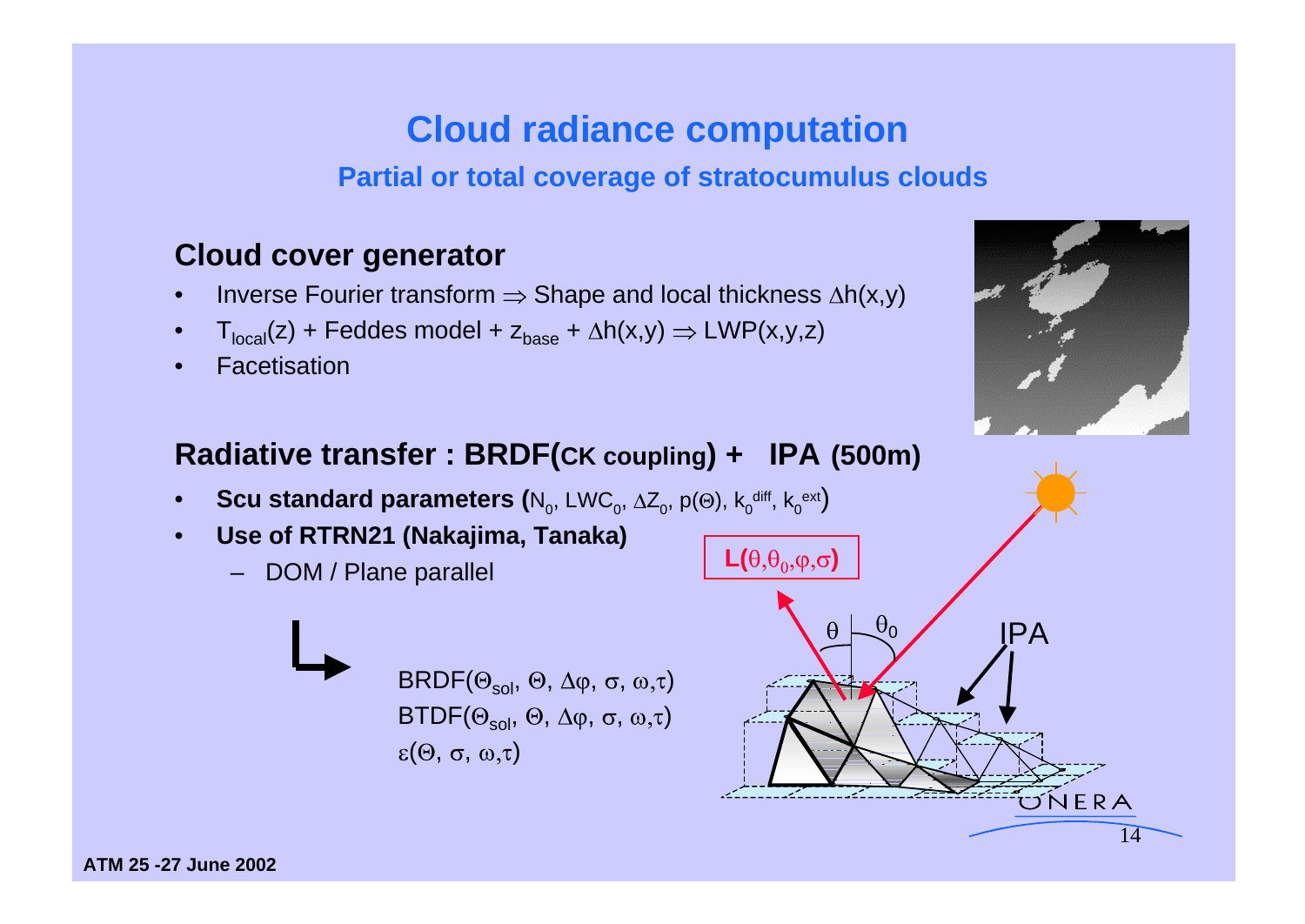### **Measurement / NUALUM 3D / MATISSE 1.1 cloud radiance comparison (1 column)**

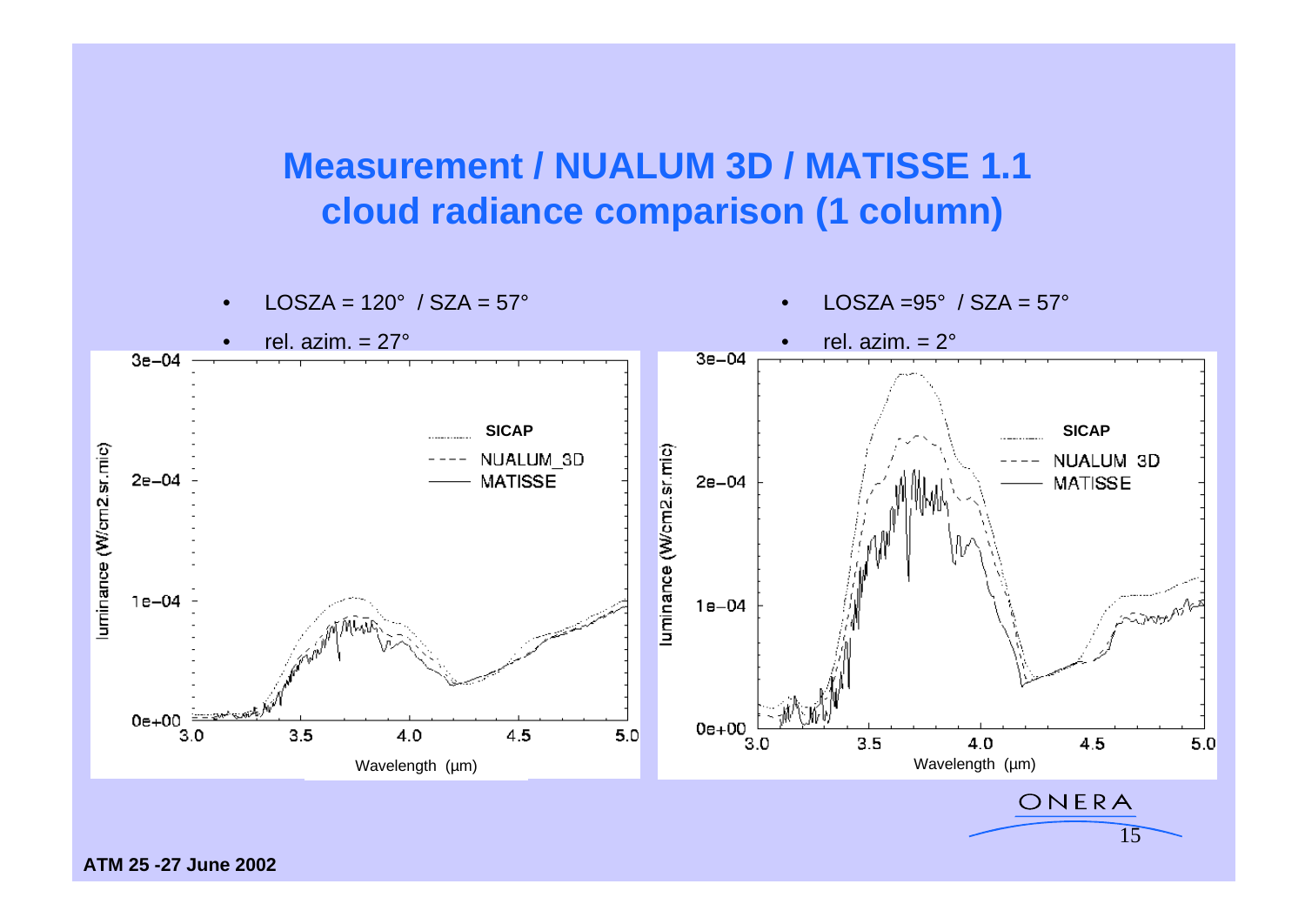# **Main functionalities description : Ground radiation computation**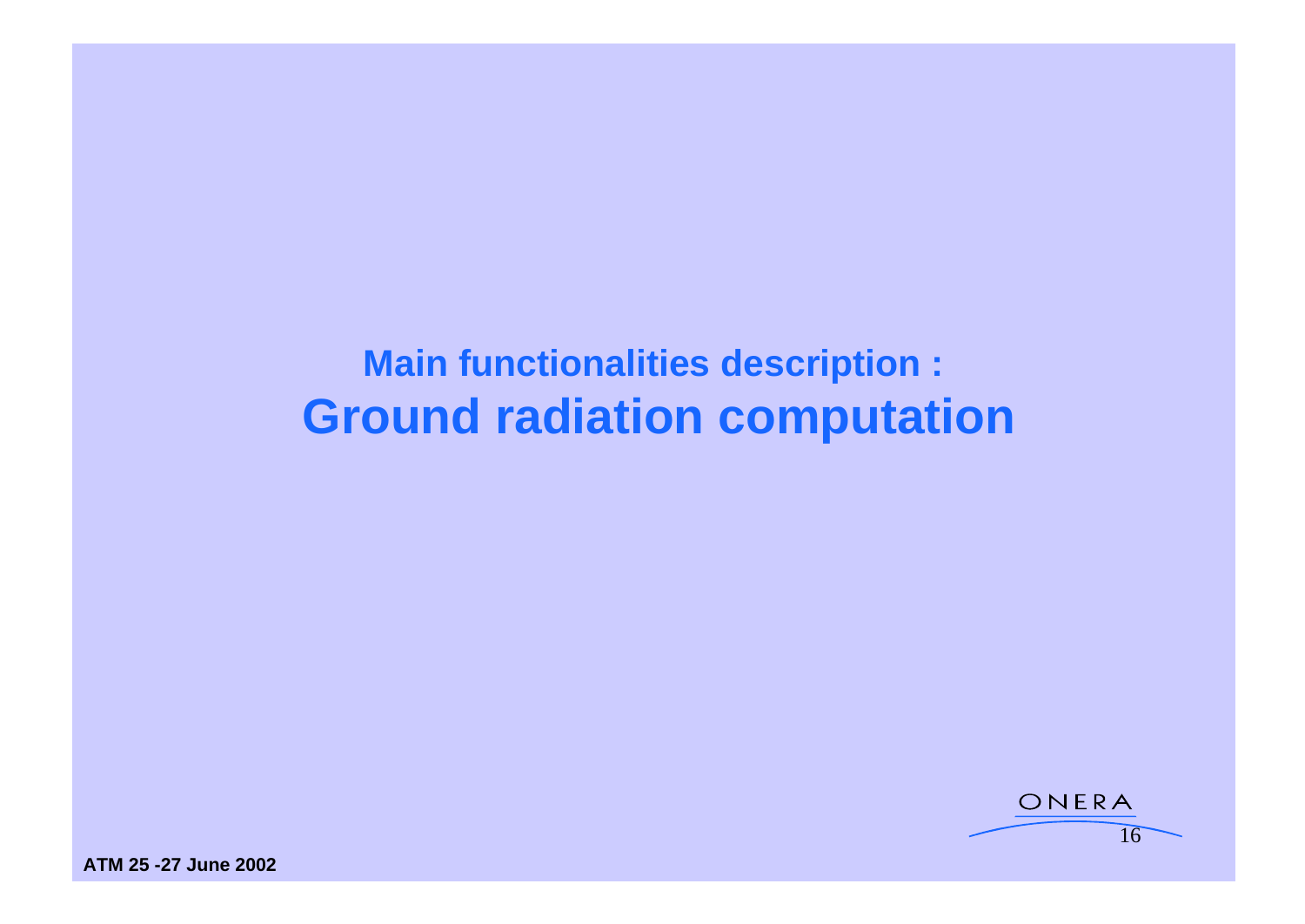### **Ground radiation**

#### **Database construction**

- Global Land Cover Database (GLCC)  $\rightarrow$  World map of ground cover types
- Elementary materials reflectance
- Sea Surface Temperature (ASST) **Sea surface temperature World Map**
- Global Elevation Database (GTOPO30)  $\rightarrow$  Ground Elevation Map (ref : WGS84)
- 
- and emissivity Database (ASTER) **Thermo-optical properties of ground cover types**

ONERA

 $\sqrt{17}$ 

- 
- 



spatial resolution : 30 ' '

# **1D Ground thermal model thermal model**

- Homogeneous ground / large horizontal facets
- Periodic energy deposition  $\rightarrow$  **Fourier Method**
- Analytical diffuse energy deposition  $\rightarrow$   $E_{\text{diffus}}$  = fct( $E_{\text{direct}}$ ,climato,GADS)

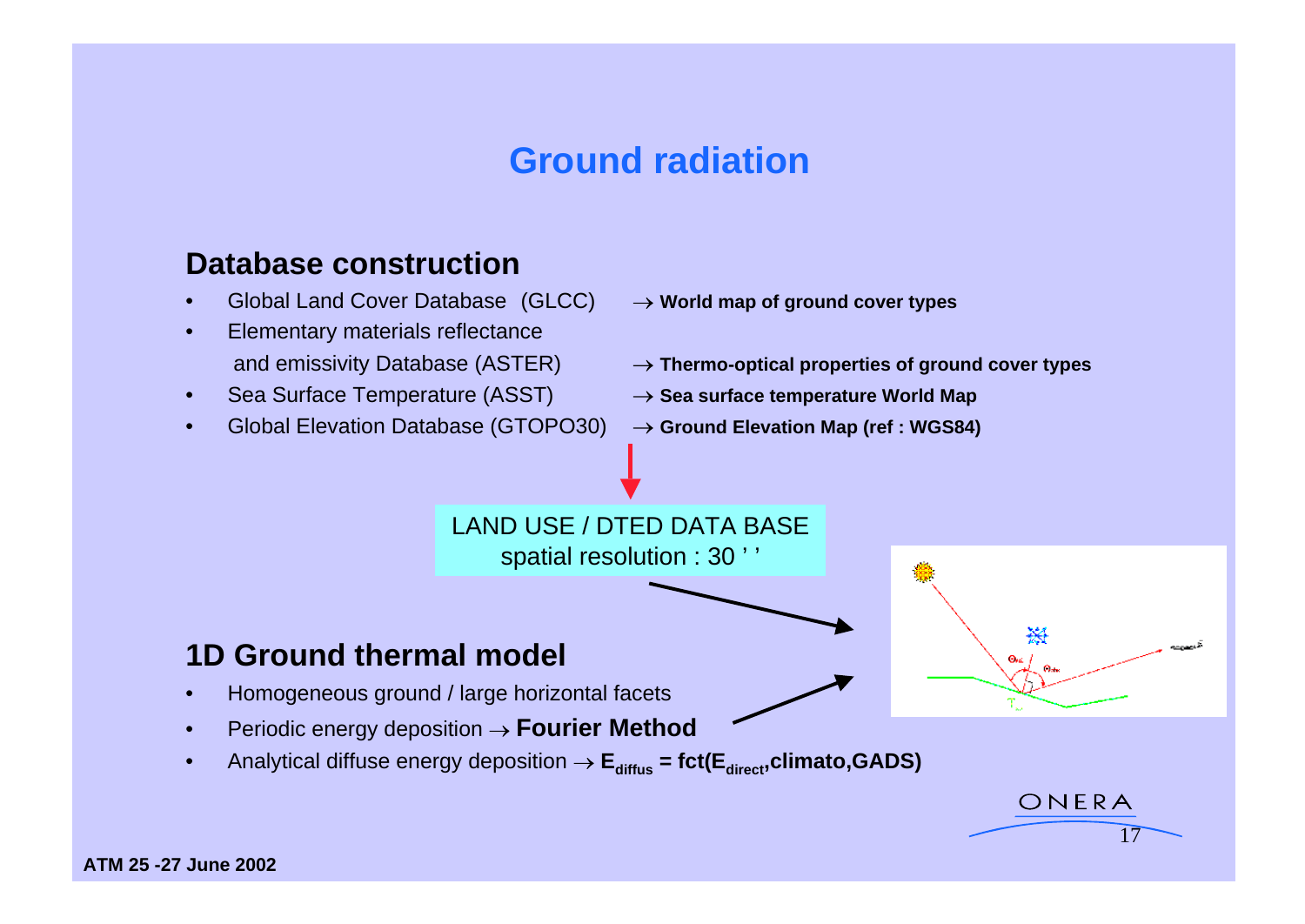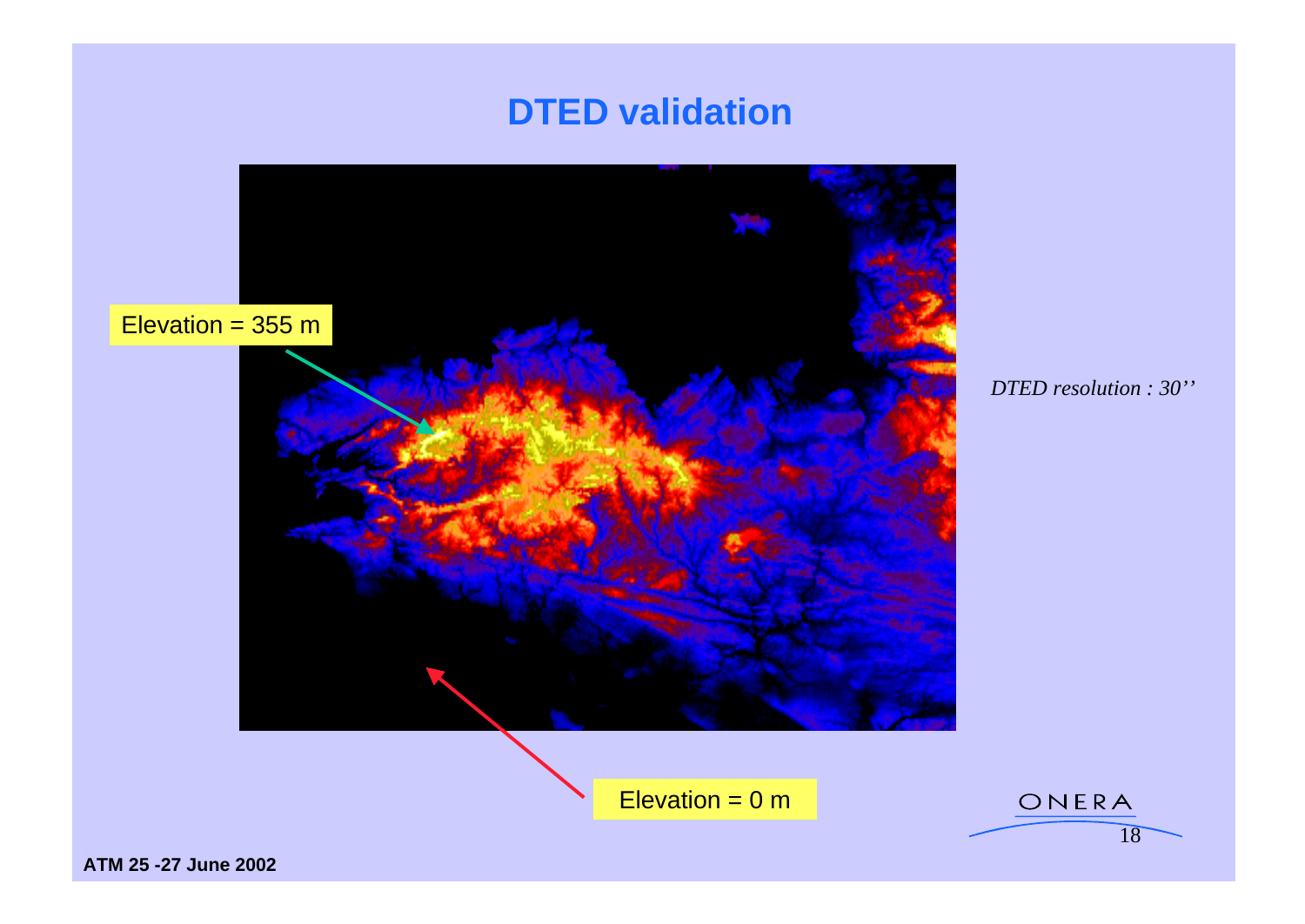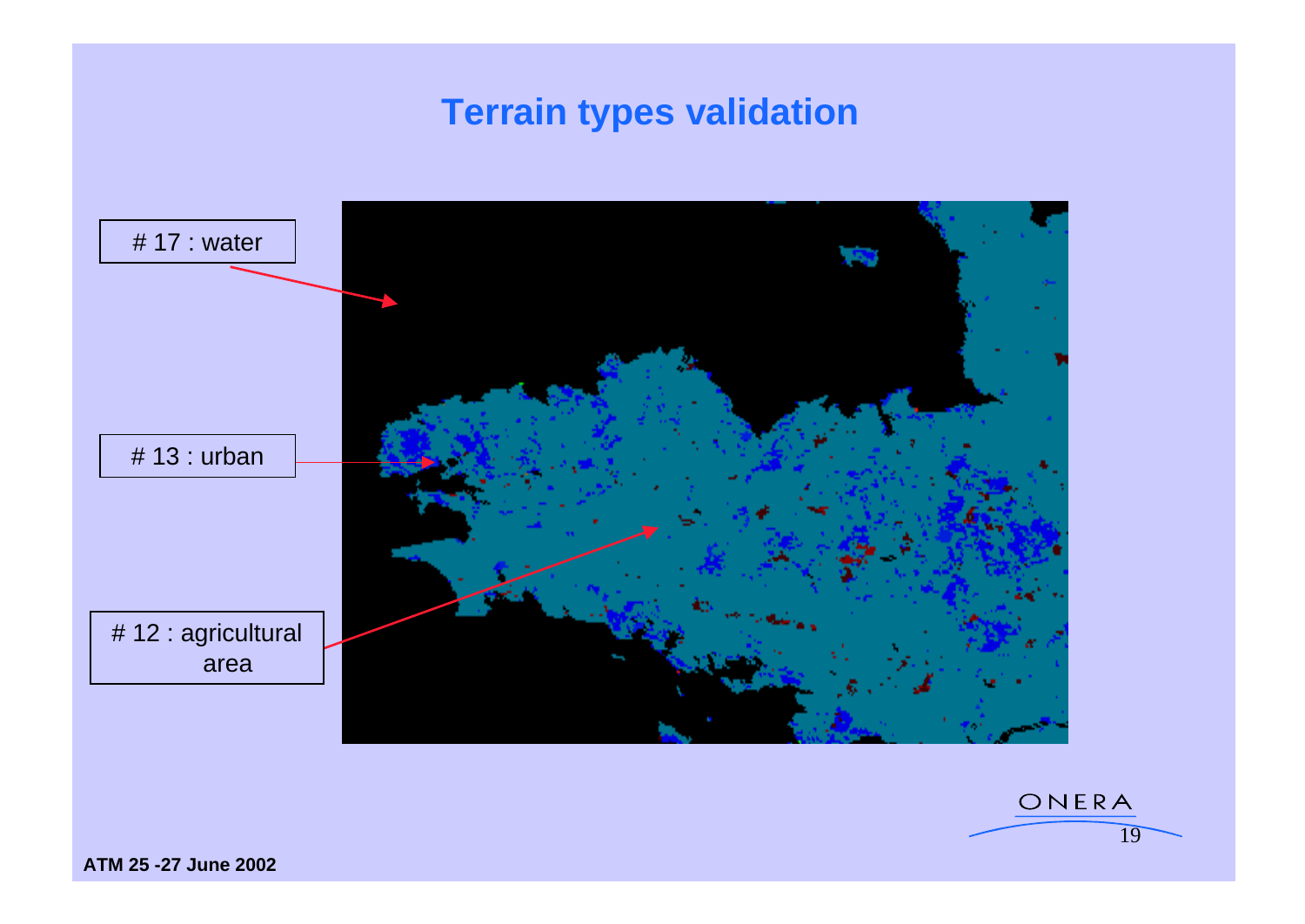### **Ground thermal model validation**



20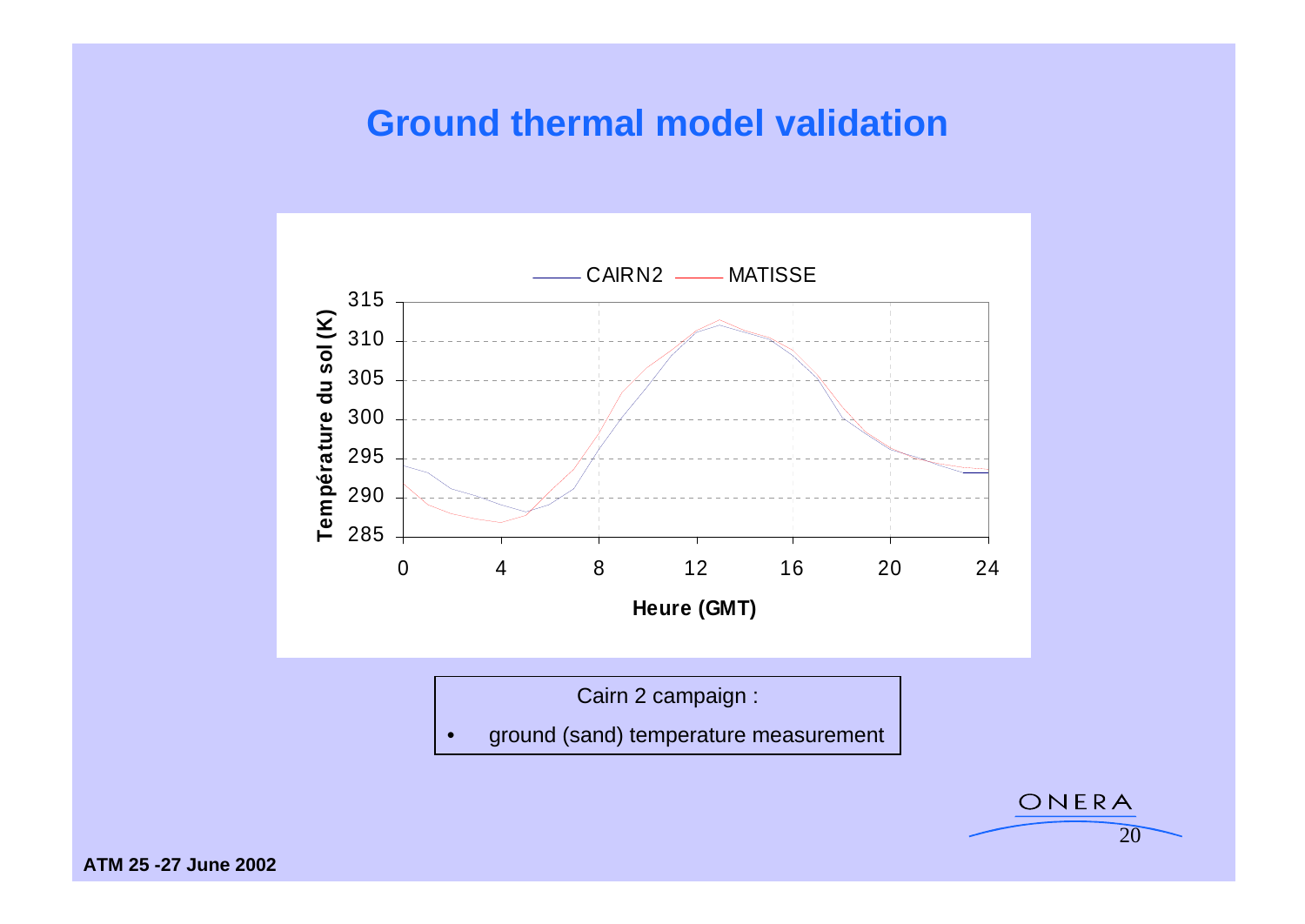# **Results**

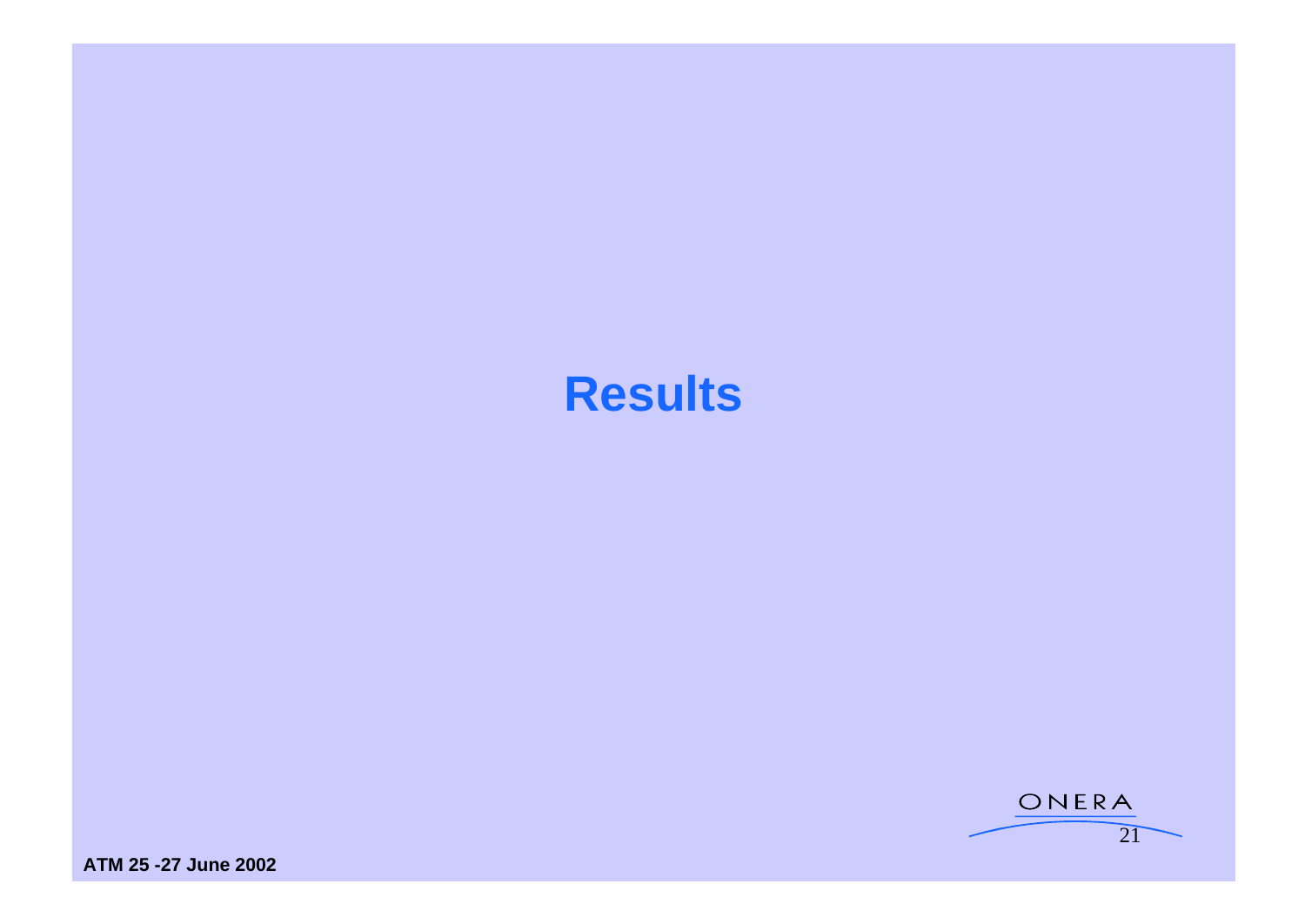## **Ground radiance image**

![](_page_21_Picture_1.jpeg)

![](_page_21_Picture_3.jpeg)

Distance image Transmission image Transmission image Radiance image Radiance image

![](_page_21_Picture_5.jpeg)

22  $\sim$ 

- **Date :** 30/10/02 / 12h TU
- $\bullet$  Obs. alt. : 90 km /Obs. Elev. : -80°<br>  $\bullet$  FOV: 808:-808 (rivel number: 200:-200
- **FOV :** 80°x80° / **pixel number** : 200x200
- Wavelength : 2700 cm<sup>-1</sup> 22

![](_page_21_Picture_11.jpeg)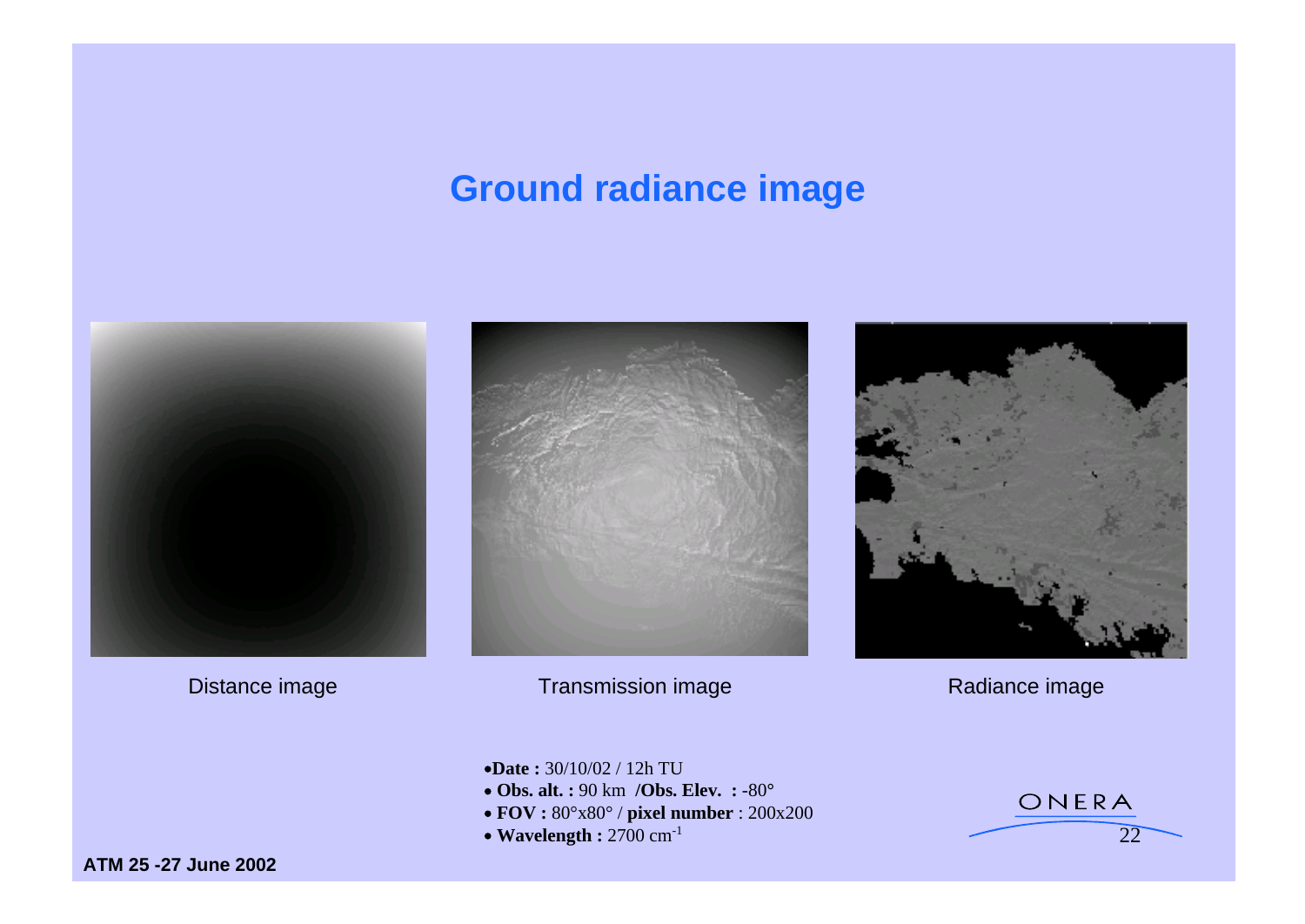### **Ground + Scu radiance image (2700 cm-1)**

![](_page_22_Picture_1.jpeg)

Transmission image (2700 cm<sup>-1</sup>) Radiance image (2700 cm<sup>-1</sup>)

![](_page_22_Picture_3.jpeg)

23

- **Date :** 30/10/02 / 12h TU
- **Obs. alt. :** 90 km **/Obs. Elev. :** -80**°**
- **FOV :** 80°x80° / **pixel number** : 200x200
- Wavelength : 2700 cm<sup>-1</sup> 23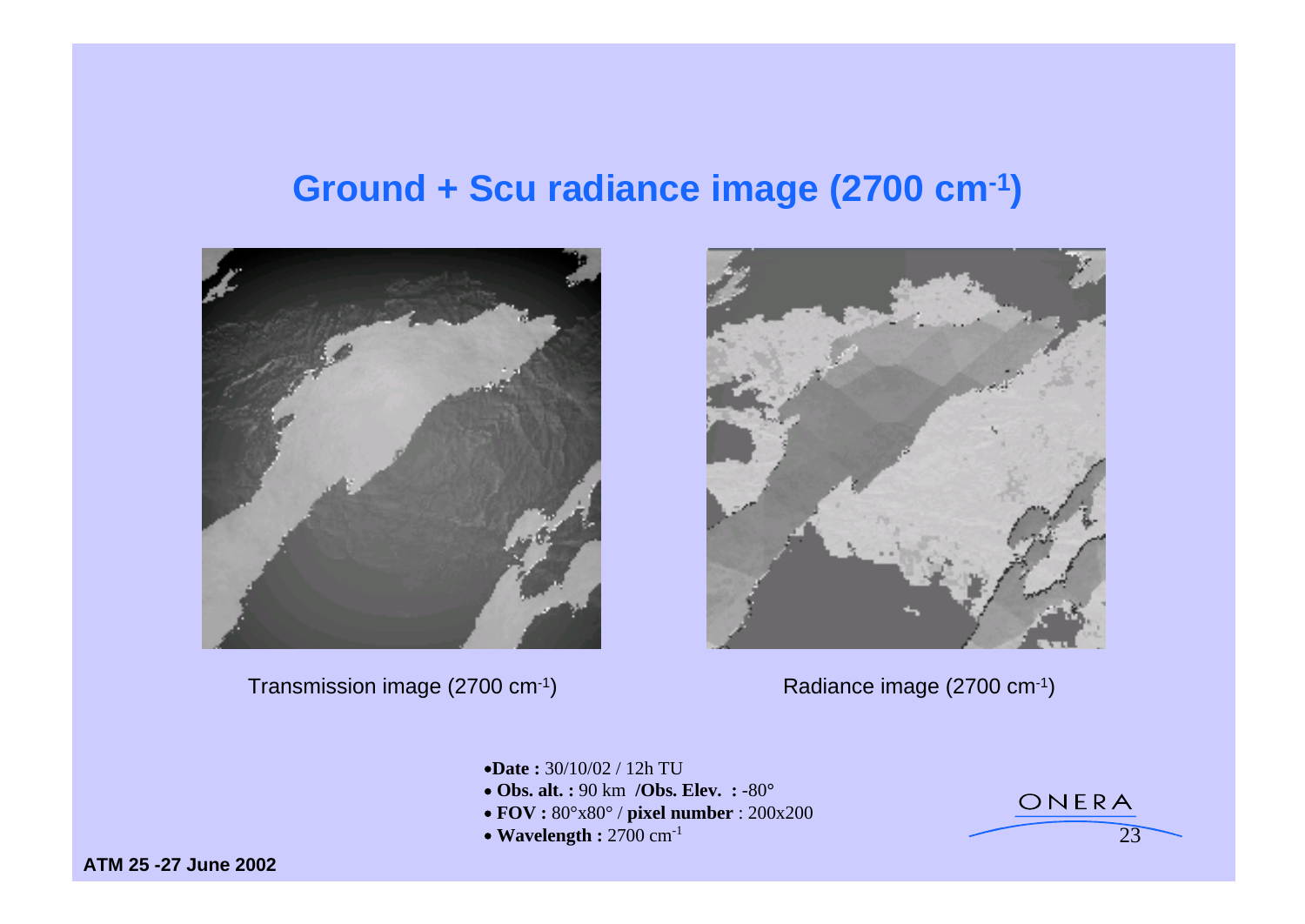### **Ground + Scu radiance image (2200 cm-1)**

![](_page_23_Figure_1.jpeg)

![](_page_23_Figure_2.jpeg)

Transmission image (2200 cm<sup>-1</sup>) <br> **• Obs. alt. :** 90 km /Obs. Elev. : -80°<br>
• FOV :  $80^{\circ} \times 80^{\circ}$  / pixel number :  $200 \times 200$ <br>
24

![](_page_23_Picture_4.jpeg)

Radiance image (2200 cm-1)

- **Date :** 30/10/02 / 12h TU
- **Obs. alt. :** 90 km **/Obs. Elev. :** -80**°**
- **FOV :** 80°x80° / **pixel number** : 200x200
- **Wavelength :** 2700 cm-1

 $24$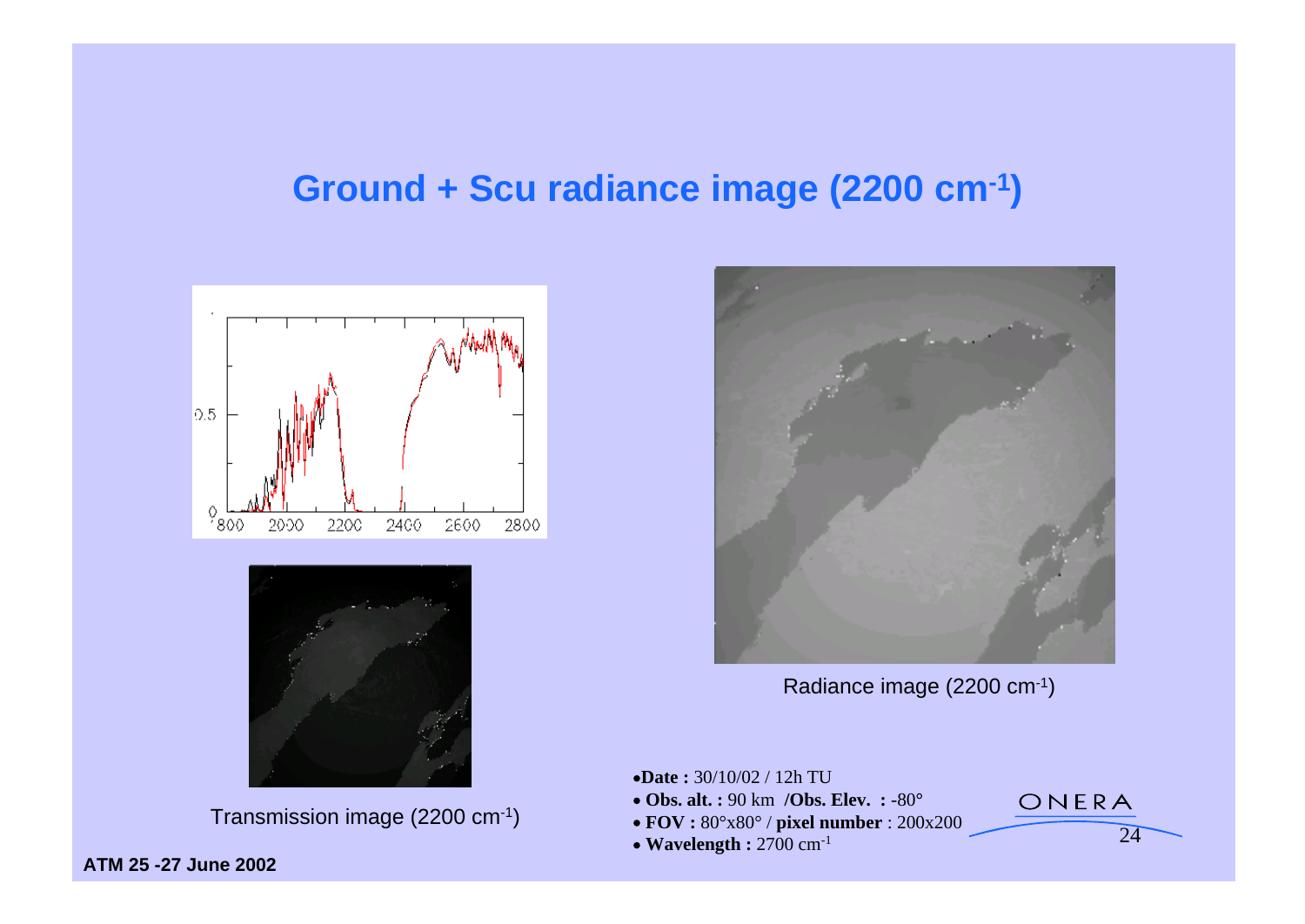### **Scu total coverage radiation**

![](_page_24_Picture_1.jpeg)

![](_page_24_Figure_2.jpeg)

 $25$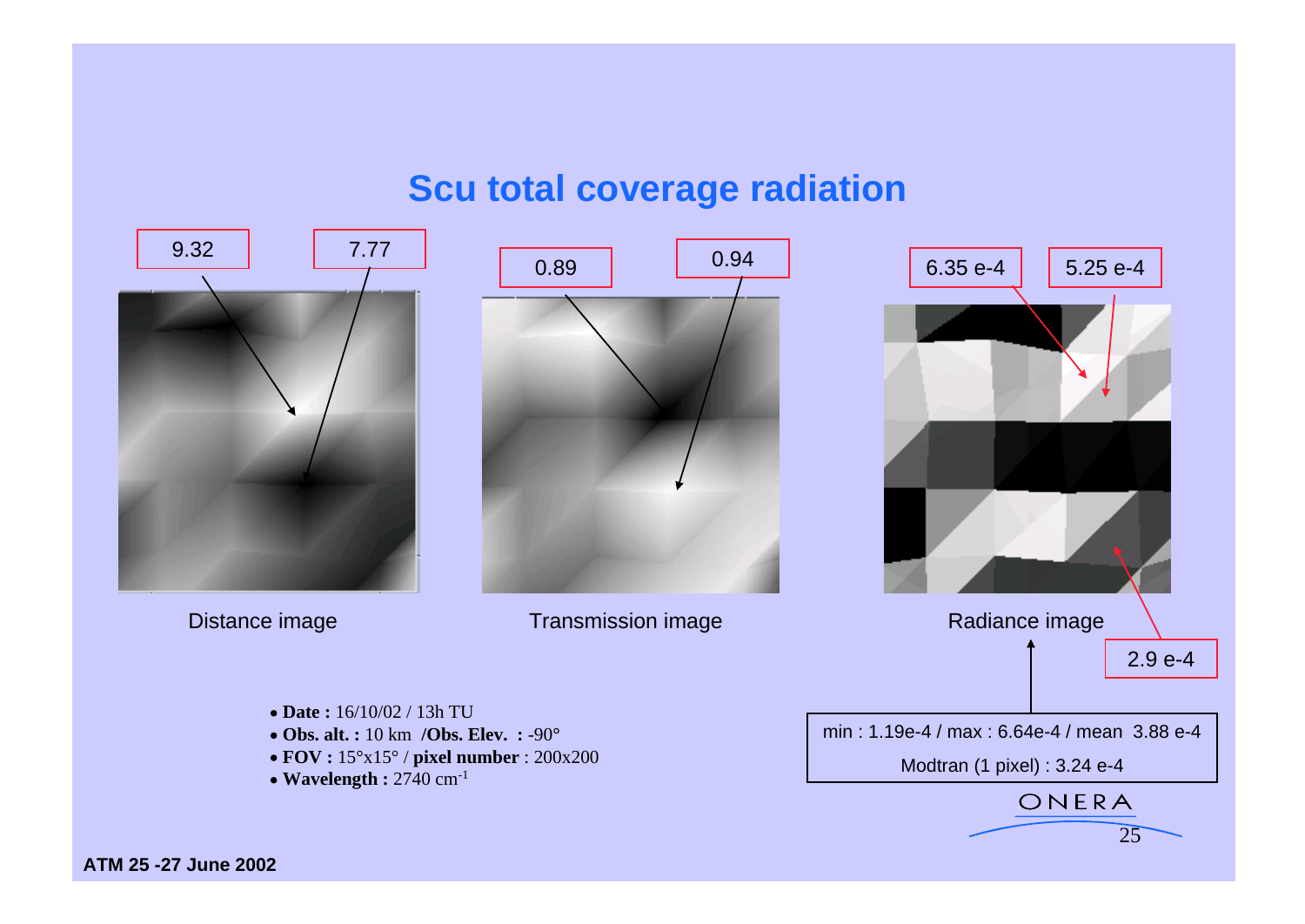# **Conclusion and future works**

![](_page_25_Figure_1.jpeg)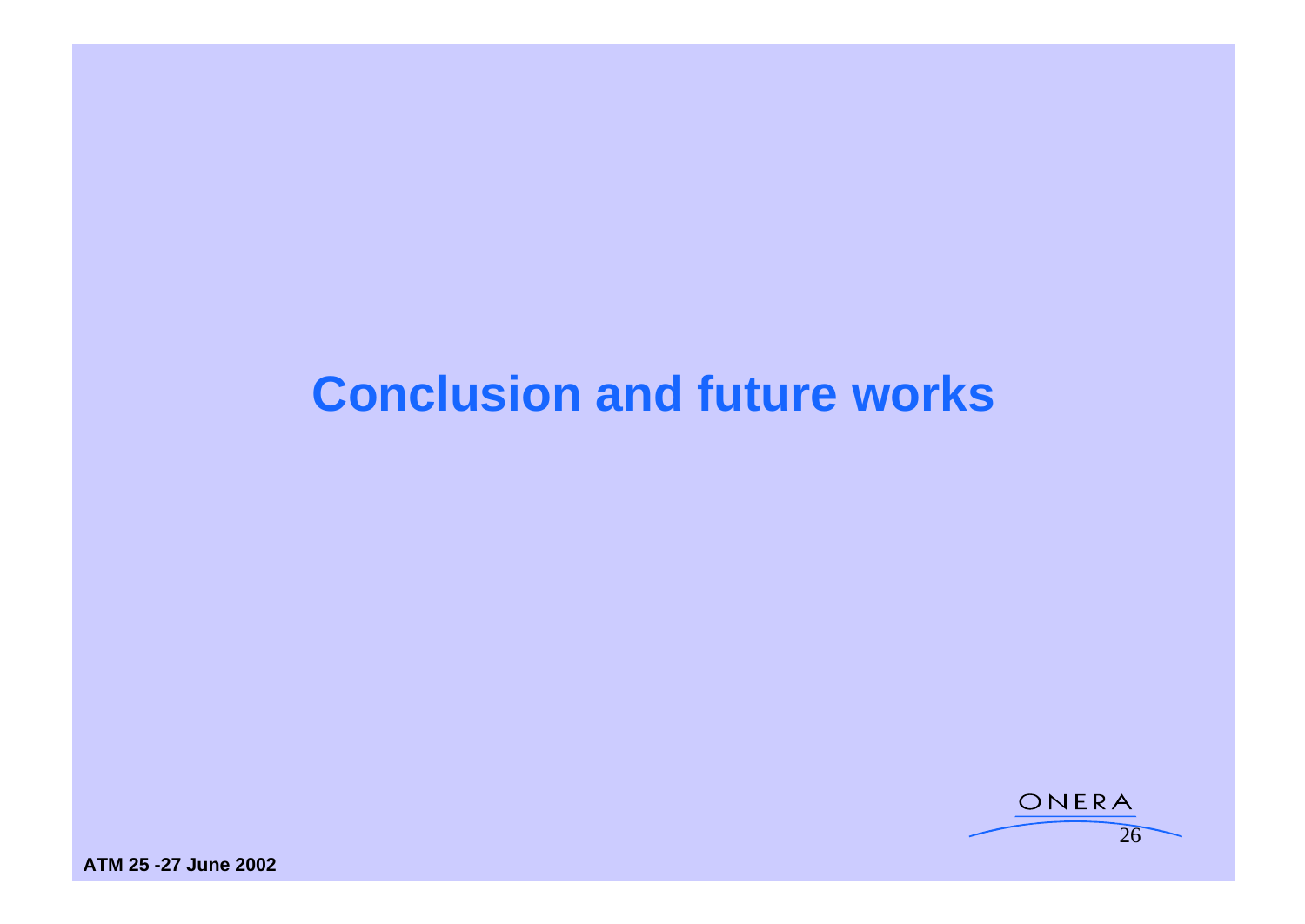### **Conclusion Conclusion**

#### **MATISSE : new Background Scene Generator**

- Radiance images 750 to 3300 cm<sup>-1</sup> / resolution 5 cm<sup>-1</sup> / step 5 cm<sup>-1</sup>)
- Atmospheric spatial variability
- Partial coverage Scu clouds
- Ground temperature computation
- Texture model
- Refraction (along 1 LOS)
- LBL (along 1 LOS)

#### **Release of MATISSE 1.1 : Today**

#### **Matisse 1.1 is sponsored by the 'Délégation Générale de l'Armement'**

ONERA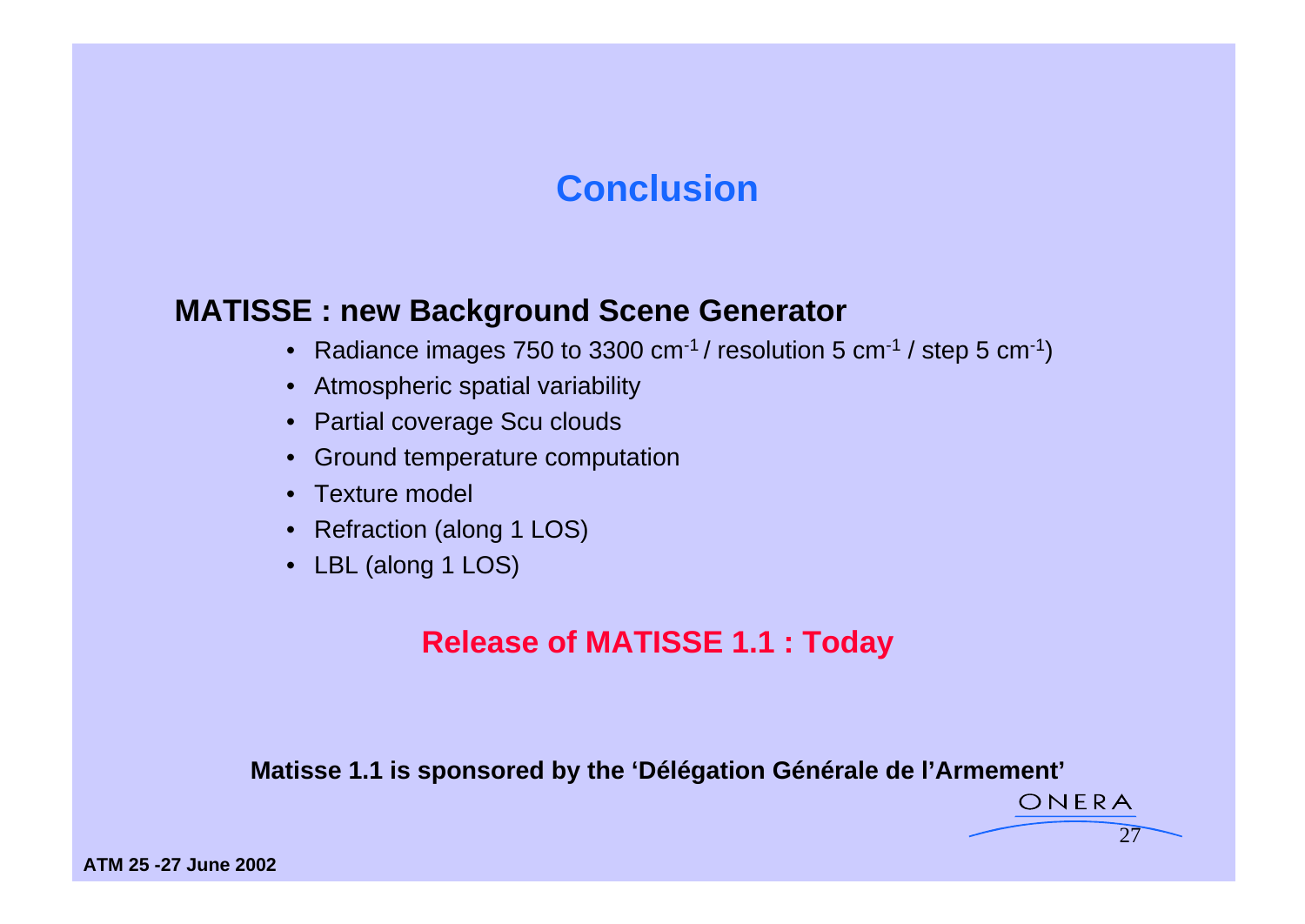### **Future works**

- **Tests and optimisations**
- **Homogeneous cirrus clouds**
- **Local thermal model**
- **Spectral domain extension and resolution modification**
- **Adjacencies effects**

ONERA

28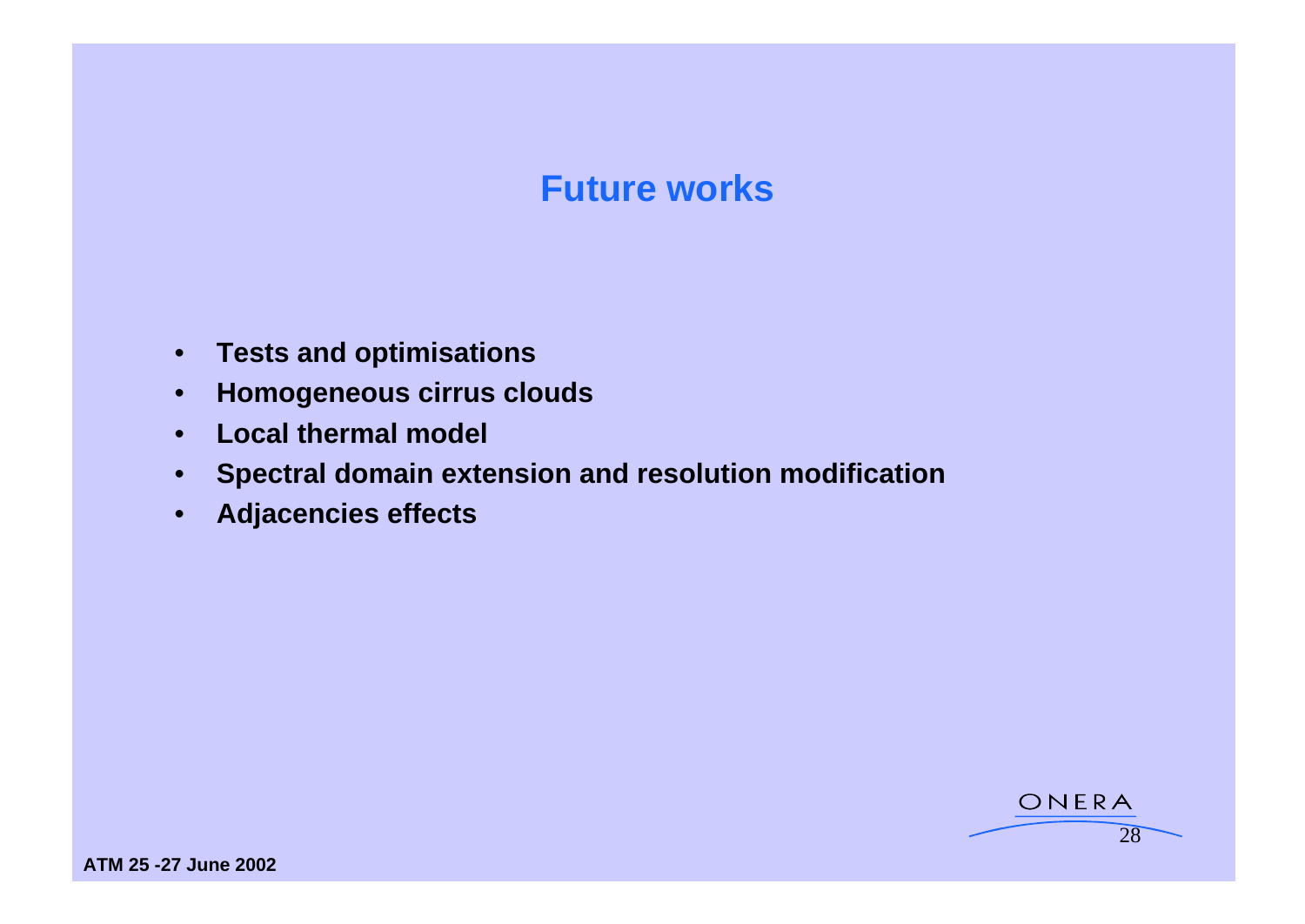### **MODTRAN3 / MATISSE 1.1 radiance comparison**

![](_page_28_Figure_1.jpeg)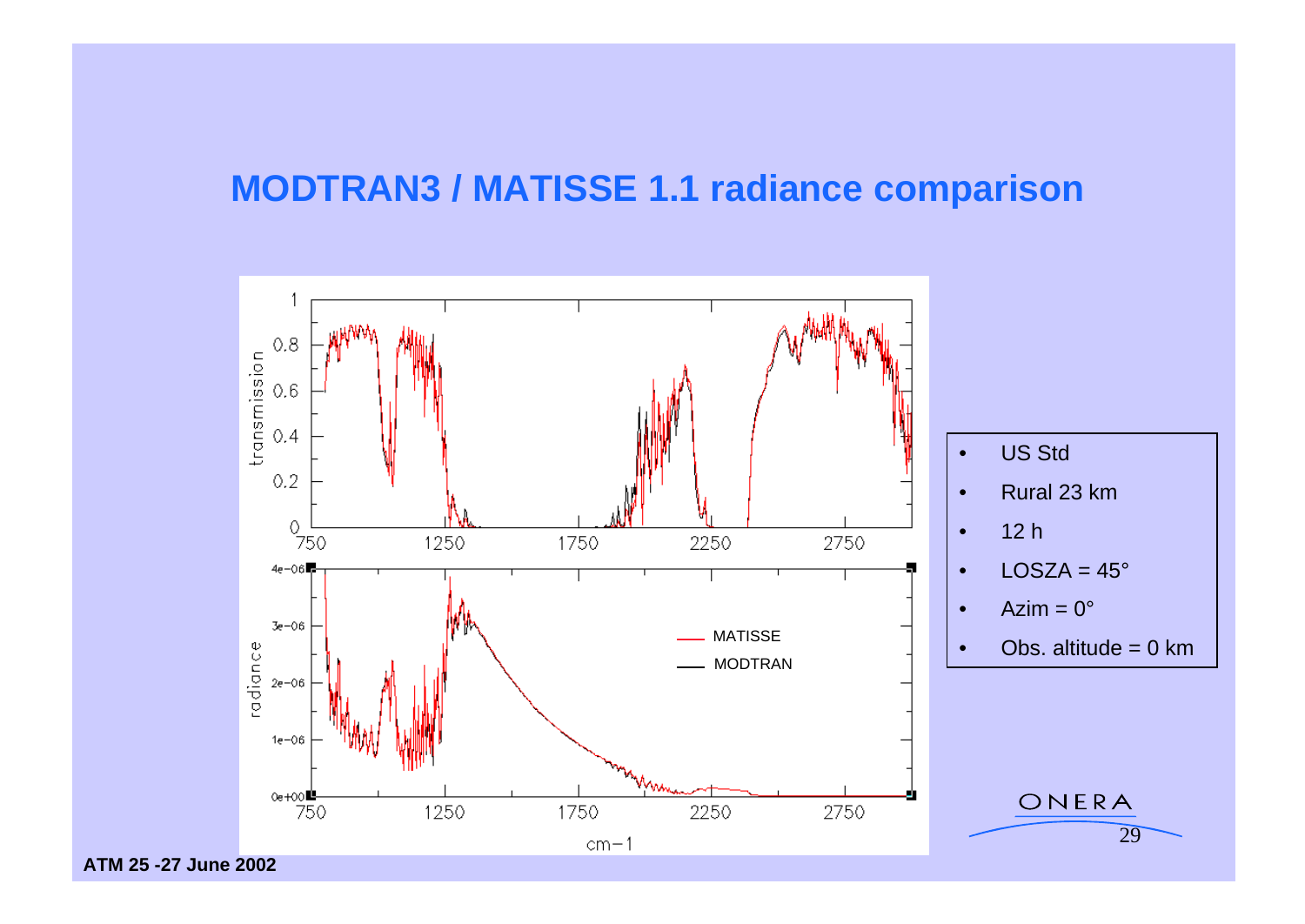## **MODTRAN3 / MATISSE 1.1 single scattering radiance comparison**

![](_page_29_Figure_1.jpeg)

- US Std / Rural 23 km
- Alt. Obs. 0 km in the contract of the contract of the contract of the contract of the contract of the contract of the contract of the contract of the contract of the contract of the contract of the contract of the contra
- **ATM 25 -27 June 2002** •  $LOSZA = 26^\circ$  / SZA =  $0^\circ$

 $30<sup>o</sup>$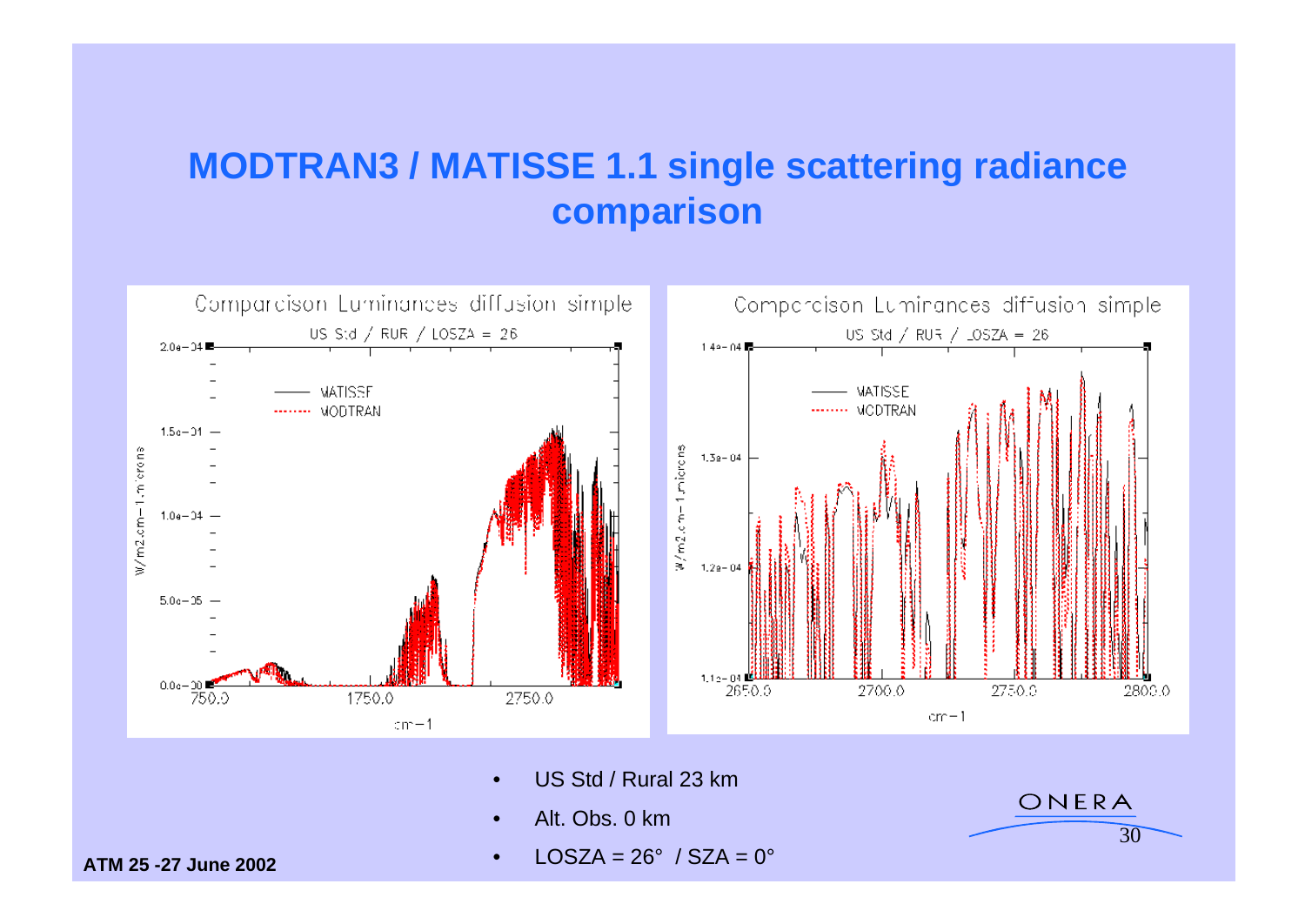### **LBL MATISSE / LBLRTM Transmission comparisons**

![](_page_30_Figure_1.jpeg)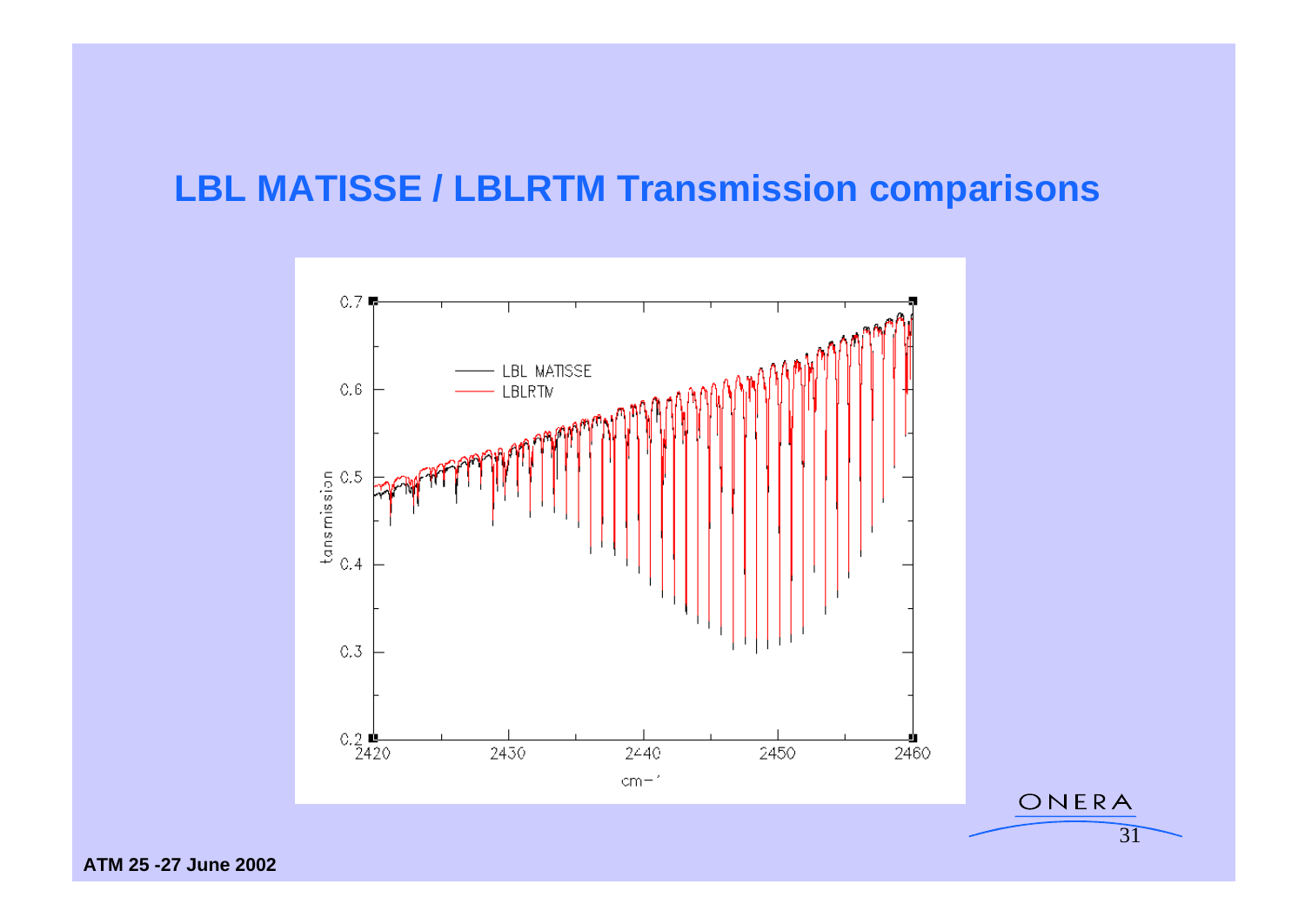# **ARCHITECTURE**

![](_page_31_Figure_1.jpeg)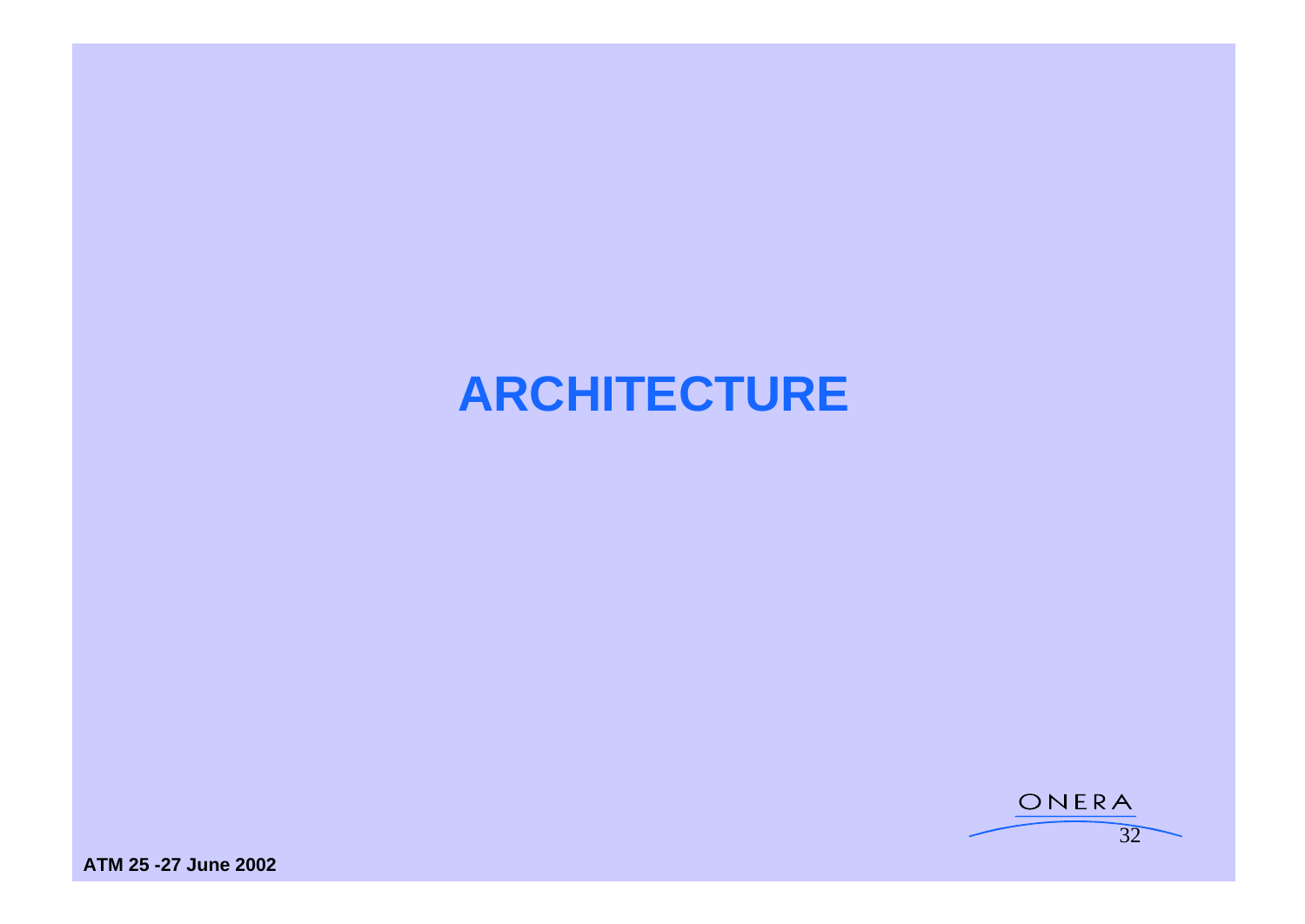## **MATISSE : Flow chart**

![](_page_32_Figure_1.jpeg)